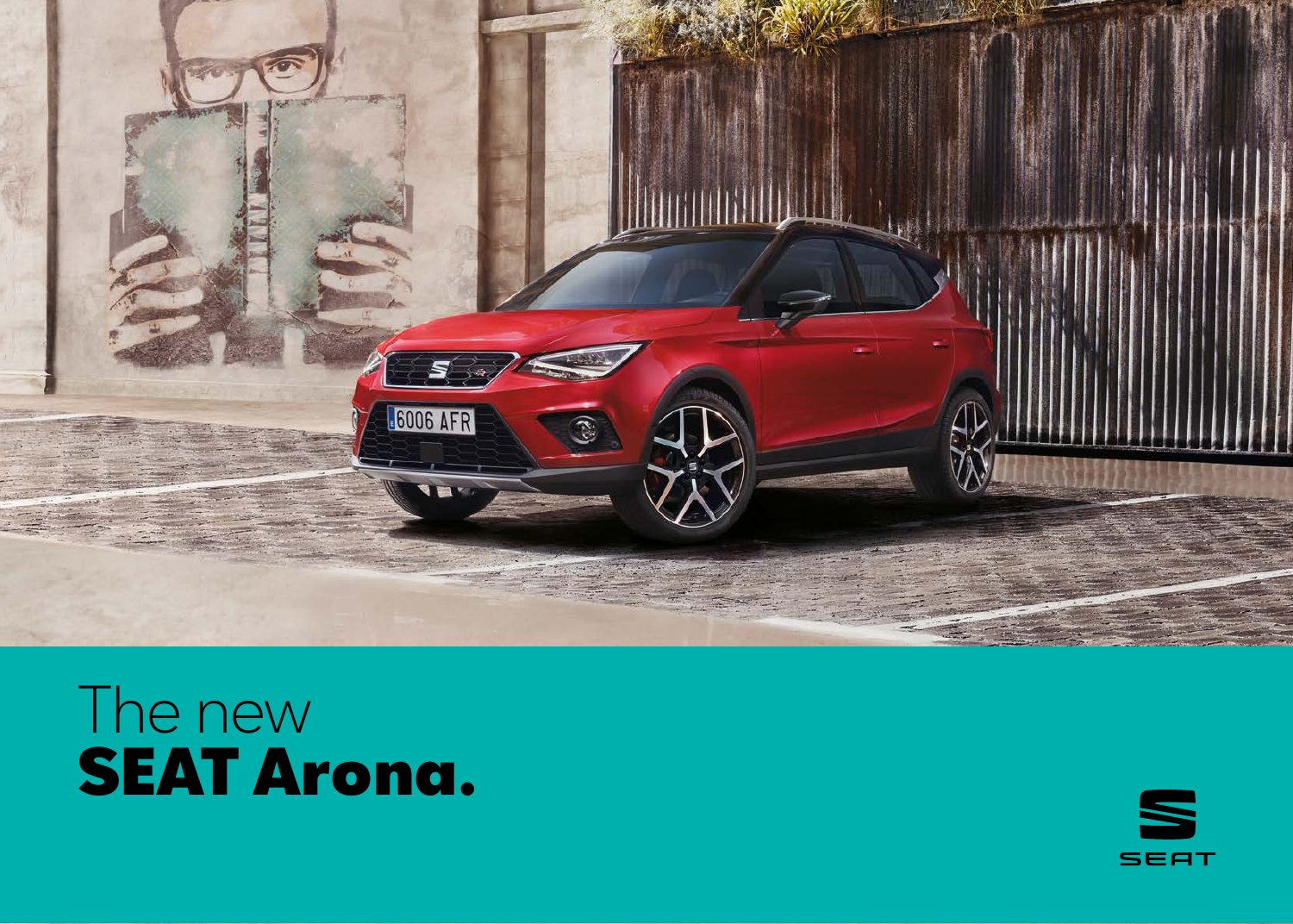# Your technical bit.

# Data & equipment.

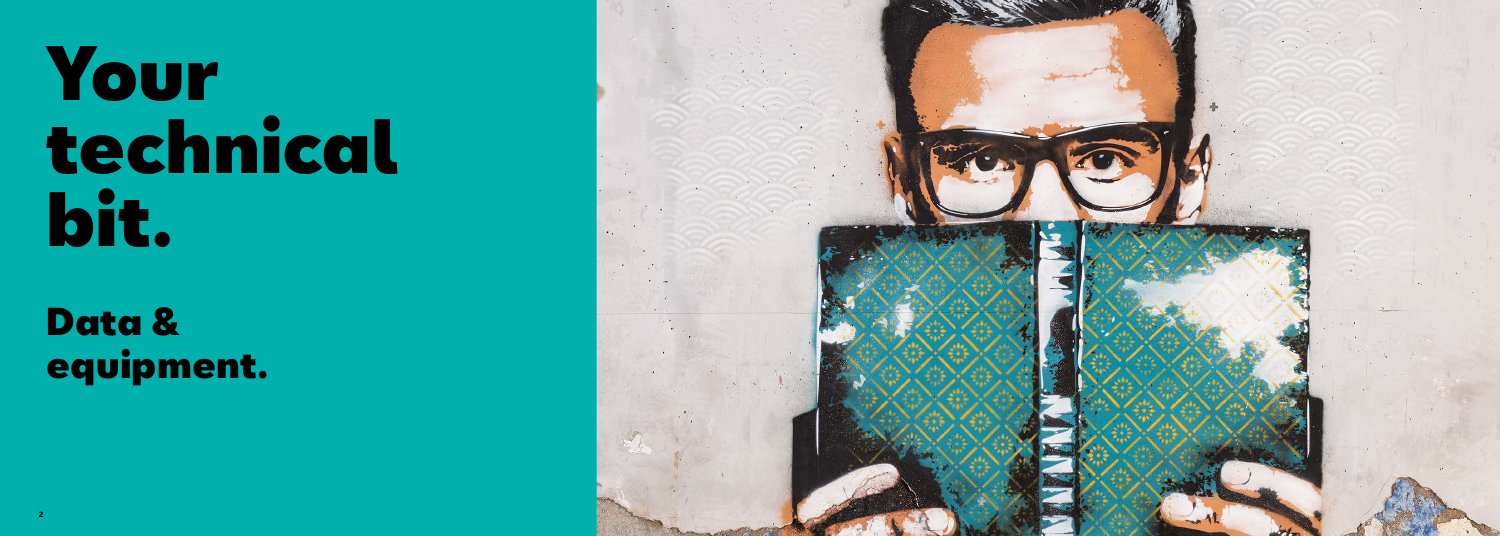### The technical bit.

Standard Optional − Not available

<sup>1</sup> Requires Radio in Reference.

Safety **Reference Style Beats Xcellence FR** Front airbags (dr

Three rear adjust Drum brakes in re Disk brakes in rec  $S$ eatbelt reminde Three point front 3-point seat belt Standard seats in Tool kit

Tyre fit Front & rear comf Front & Rear sport

Rear Parking Ser Park distance con

Electronic stabilit

| Safety                                                                                                                                                                                                                                                               | <b>Reference</b> | <b>Style</b> | <b>Beats</b> | <b>Xcellence</b> | <b>FR</b> |
|----------------------------------------------------------------------------------------------------------------------------------------------------------------------------------------------------------------------------------------------------------------------|------------------|--------------|--------------|------------------|-----------|
| Front airbags (driver & co-driver)                                                                                                                                                                                                                                   |                  |              |              |                  |           |
| Three rear adjustable head restraints                                                                                                                                                                                                                                |                  |              |              |                  |           |
| Drum brakes in rear                                                                                                                                                                                                                                                  |                  |              |              |                  |           |
| Disk brakes in rear                                                                                                                                                                                                                                                  |                  |              |              |                  | 0         |
| Seatbelt reminders                                                                                                                                                                                                                                                   |                  |              |              |                  |           |
| Three point front & rear safety belts                                                                                                                                                                                                                                |                  |              |              |                  |           |
| 3-point seat belts, outer rear with ECE label                                                                                                                                                                                                                        |                  |              |              |                  |           |
| Standard seats in front                                                                                                                                                                                                                                              |                  |              |              |                  |           |
| Tool kit                                                                                                                                                                                                                                                             |                  |              |              |                  |           |
| Tyre fit                                                                                                                                                                                                                                                             |                  |              |              |                  |           |
| Front & rear comfort suspension                                                                                                                                                                                                                                      |                  |              |              |                  |           |
| Front & Rear sport suspension                                                                                                                                                                                                                                        |                  |              |              |                  |           |
| Rear Parking Sensor                                                                                                                                                                                                                                                  | $\circ$          | $\circ$      | O            |                  |           |
| Park distance control                                                                                                                                                                                                                                                |                  |              |              |                  |           |
| Electronic stability control (ESC)                                                                                                                                                                                                                                   |                  |              |              |                  |           |
| <b>Driver Pack</b> <sup>1</sup> :<br><b>Tiredness Detection</b><br>Cruise Control system and speed limiter                                                                                                                                                           | $\circ$          | O            | O            |                  |           |
| <b>Easy pack with Safe:</b><br>Adaptive cruise control (ACC)<br>and speed limiter<br>Central locking system "Keyless Entry"<br>Forward collision warning including<br>autonomous emergency braking,<br>without adaptive cruise control<br><b>Tiredness Detection</b> |                  | O            | O            | O                | $\circ$   |
| Easy Pack:<br>Adaptive cruise control (ACC)<br>and speed limiter<br>Remote central locking<br>Forward collision warning including<br>autonomous emergency braking,<br>without adaptive cruise control<br>Tiredness Detection                                         |                  | $\circ$      | $\circ$      | O                | O         |
| <b>Vision Pack:</b><br>Park assist                                                                                                                                                                                                                                   |                  | O            | O            | O                | $\circ$   |

**Vision Pack:** Park assist

| <b>Safety</b>                                                                                                                                                                                                                                                                                                                                                                                                                                                                                                                                                                                                                                                                                                                                                        | <b>Reference</b> | <b>Style</b> | <b>Beats</b> | <b>Xcellence</b> | <b>FR</b> |
|----------------------------------------------------------------------------------------------------------------------------------------------------------------------------------------------------------------------------------------------------------------------------------------------------------------------------------------------------------------------------------------------------------------------------------------------------------------------------------------------------------------------------------------------------------------------------------------------------------------------------------------------------------------------------------------------------------------------------------------------------------------------|------------------|--------------|--------------|------------------|-----------|
| <b>Vision Plus Pack:</b><br>Rear view camera system<br>Park assist                                                                                                                                                                                                                                                                                                                                                                                                                                                                                                                                                                                                                                                                                                   |                  | $\circ$      | $\circ$      | $\circ$          | O         |
| <b>Sentinel Pack for Style:</b><br>Electrically adjustable<br>and heated door mirrors<br><b>Blind Spot Detection</b>                                                                                                                                                                                                                                                                                                                                                                                                                                                                                                                                                                                                                                                 |                  | O            | $\Omega$     |                  |           |
| <b>Sentinel Pack:</b><br>Blind spot monitor                                                                                                                                                                                                                                                                                                                                                                                                                                                                                                                                                                                                                                                                                                                          |                  |              |              | $\circ$          | $\circ$   |
| <b>Security Pack</b> <sup>1</sup> :<br>Anti-theft alarm system,<br>interior monitoring, backup horn,<br>and towing protection<br>Central locking with radio remote<br>control, interior controls and SAFELOCK                                                                                                                                                                                                                                                                                                                                                                                                                                                                                                                                                        | $\circ$          | O            | O            | O                | О         |
| Safety Pack: [EU28]<br>Three rear head restraints<br>Multifunction display/on-board<br>computer "Basic"<br>Side airbag in front, with curtain airbag<br>Hill start assist<br>Windshield wiper intermittent control<br>with photosensor<br>Forward collision warning including<br>autonomous emergency braking,<br>without adaptive cruise control<br>Seat belt reminder, electric contact<br>in the buckle, advanced safety equipment<br>Direct Tyre pressure monitoring system<br>Driver and front passenger airbag with<br>passenger airbag deactivation<br>Three points seat belts, outer rear<br>with ECE label<br>Separate daytime running lights<br>with automatic lights on<br>Speed limiter without cruise control system<br>Three points front safety belts |                  |              |              |                  |           |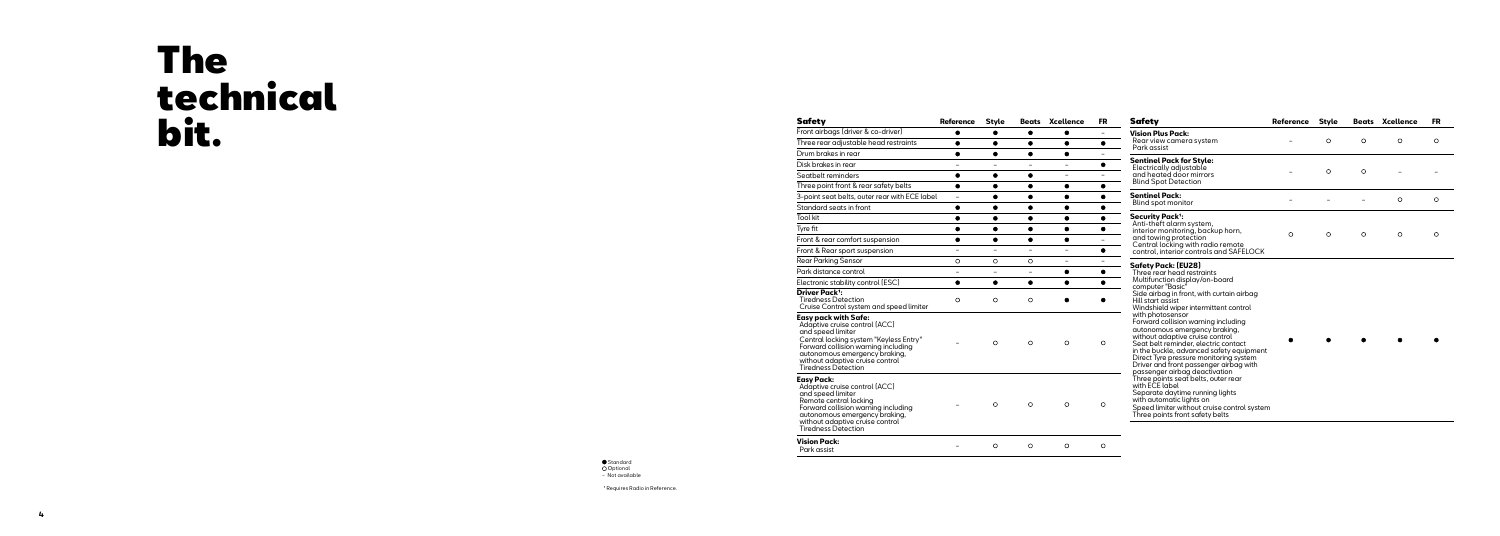| Exterior                                                         | <b>Reference</b> | <b>Style</b> | <b>Beats</b> | <b>Xcellence</b> | <b>FR</b> |
|------------------------------------------------------------------|------------------|--------------|--------------|------------------|-----------|
| <b>Transport Protection Film</b>                                 | O                | O            | O            | O                | O         |
| <b>Black roof rails</b>                                          |                  |              | ●            |                  |           |
| Bright roof rails                                                |                  |              |              |                  |           |
| Standard Roof                                                    |                  |              |              |                  |           |
| Colour Roof                                                      |                  | $\circ$      | O            |                  |           |
| <b>Body colour Roof</b>                                          |                  |              |              | O                | $\circ$   |
| Roof Colour Black, Grey or Orange                                |                  | O            | O            | ●                | ●         |
| Painted bumpers with protective moldings                         | ●                |              |              |                  |           |
| Exterior door handles and mirror<br>case in black or body colour |                  |              |              |                  |           |
| Exterior mirror housings painted<br>as roof colour               |                  |              |              |                  |           |
| Exterior mirror housings painted<br>in Eclipse Orange            |                  |              |              |                  |           |
| LED license plate lighting                                       | 0                |              |              |                  |           |
| Hidden exhaust pipe                                              |                  |              |              |                  |           |
| Chrome exhaust pipe                                              |                  |              |              |                  |           |
| Dark tinted windows                                              |                  | O            | O            |                  |           |
| Window frame in chromed look                                     |                  |              |              |                  |           |
| Steel Wheel Hub Cover 16" Reference                              |                  |              |              |                  |           |
| Design 16" 26/1 (Brilliant Silver)                               | O                | ٠            |              | ٠                |           |
| Urban 17" (Black R Machined)                                     |                  |              |              |                  |           |
| Dynamic 17" 26/1 (Brilliant Silver)                              |                  | O            |              |                  |           |
| Dynamic 17" 26/2 (Nuclear Grey)                                  |                  |              |              | O                |           |
| Dynamic 17" 26/3 (Brilliant Silver)                              | -                |              |              |                  |           |
| Performance 18" 26/1 (Nuclear Grey)                              | -                | -            |              | O                |           |
| Performance 18" 26/2 (Black R) <sup>2</sup>                      | $\equiv$         |              |              | $\equiv$         | O         |
| Anti Theft Wheel Bolts                                           | $\circ$          | O            | O            | O                | $\circ$   |
| <b>Standard Wheel Bolts</b>                                      | ٠                |              |              |                  |           |
| Spare wheel 16" and 18"                                          | O                | O            | O            | O                | O         |
| All season Tires 16" Alloy Wheels                                | O                | O            | O            | O                |           |
| <b>Black roof rails</b>                                          | e                |              |              |                  |           |
| Chrome roof rails                                                |                  |              |              |                  | 0         |
| Exterior mirror painted as roof colour                           |                  |              |              |                  |           |

#### **Exterior**

Double front head Daytime Running Twin halogen hec Running Lights

Window Frame in Rear fog lamp

**Street Pack Xce** 

**Full LED Pack fo** 

**Red Pack³** Disc brakes in fro Red brake calipers Red stripes belts 3-point seat belt

**Summer Pack** Side windows in and tinted rear v

**LED Pack** Interior ambient

Fog Lamps

Headlight range

LED tailights LED rear lamp Standard window

Standard Optional − Not available

<sup>2</sup> Not available for countries with bad condition roads.<br><sup>3</sup> Not compatible with CNG engines.<br><sup>4</sup> Without cornering function.

| <b>Exterior</b>                                                                                                                                                          | Reference                | <b>Style</b> |           | <b>Beats Xcellence</b>   | <b>FR</b>                | <b>Exterior</b>                                                                                                                                                                                                           | Reference | Style | <b>Beats Xcellence</b> | <b>FR</b> |
|--------------------------------------------------------------------------------------------------------------------------------------------------------------------------|--------------------------|--------------|-----------|--------------------------|--------------------------|---------------------------------------------------------------------------------------------------------------------------------------------------------------------------------------------------------------------------|-----------|-------|------------------------|-----------|
| Double front headlights with Halogen<br>Daytime Running Lights                                                                                                           |                          | $\bullet$    | $\bullet$ |                          | $\equiv$                 | <b>Xcellence Plus Pack:</b><br>Antenna for AM/FM reception, "diversity"                                                                                                                                                   |           |       |                        |           |
| Twin halogen headlights with LED Daytime<br>Running Lights                                                                                                               |                          |              |           | $\bullet$                | $\bullet$                | Standard radio (Gen2 GP)<br>6 loudspeakers<br><b>Tiredness Detection</b>                                                                                                                                                  |           |       |                        |           |
| Fog Lamps                                                                                                                                                                | $\circ$                  | $\bullet$    | $\bullet$ | $\bullet$                | $\bullet$                | Electric interface for external                                                                                                                                                                                           |           |       |                        |           |
| Headlight range adjustment                                                                                                                                               | $\bullet$                | $\bullet$    | $\bullet$ | $\bullet$                | $\bullet$                | use AUX-IN jack and 2×USB<br>Full LED Headlight                                                                                                                                                                           |           |       |                        |           |
| <b>LED</b> tailiahts                                                                                                                                                     | $\sim$                   | $\sim$       | $\bullet$ | $\bullet$                | $\bullet$                | Automatic headlight range adjustment                                                                                                                                                                                      |           |       |                        |           |
| LED rear lamp                                                                                                                                                            | $\overline{\phantom{a}}$ | $\circ$      | $\circ$   | $\overline{\phantom{a}}$ | $\overline{\phantom{a}}$ | dynamic (self adjusting while driving)<br>Front reading lights driver and co-driver                                                                                                                                       |           |       |                        |           |
| Standard windows                                                                                                                                                         | $\bullet$                | $\bullet$    | $\bullet$ | $\bullet$                | $\bullet$                | Rear view camera system                                                                                                                                                                                                   |           |       | $\circ$                |           |
| Window Frame in Alu look                                                                                                                                                 | $\overline{\phantom{a}}$ | $\sim$       | $\sim$    | $\bullet$                | $\bullet$                | Forward collision warning including                                                                                                                                                                                       |           |       |                        |           |
| Rear fog lamp                                                                                                                                                            | $\bullet$                | $\bullet$    | $\bullet$ | $\bullet$                | $\bullet$                | autonomous emergency braking.<br>without adaptive cruise control                                                                                                                                                          |           |       |                        |           |
| Street Pack Xcellence <sup>3</sup><br>Allov Wheel Performance 18" 26/1<br>SEAT Drive Profile<br><b>ECO</b> function                                                      |                          |              |           | $\circ$                  |                          | Voice control<br>Dynamic 17" 26/1 (Brilliant Silver)<br>Navigation system - Standard<br>Park assist                                                                                                                       |           |       |                        |           |
| Street Pack FR <sup>3</sup><br>Alloy Wheel Performance 18" 26/2<br>SEAT Drive Profile + Dual Ride                                                                        |                          |              |           |                          | $\circ$                  | Adaptive cruise control (ACC)<br>and speed limiter<br>Wireless Charger + Antenna<br>Hub cap                                                                                                                               |           |       |                        |           |
| Full LED Pack for Style <sup>4</sup><br>Interior ambient lighting<br>Interior light in footwell<br>Automatic headlight range<br>adjustment dynamic<br>Full LED Headlight |                          | $\circ$      |           |                          |                          | Remote central locking<br><b>FR Plus Pack:</b><br>Antenna for AM/FM reception, "diversity"<br>Standard radio (Gen2 GP)<br>6 loudspeakers                                                                                  |           |       |                        |           |
| Full LED Pack <sup>4</sup><br><b>Full LED Headlight</b><br>Automatic headlight range adjustment<br>dynamic (self-adjusting while driving)                                |                          |              |           | $\circ$                  | $\circ$                  | <b>Tiredness Detection</b><br><b>Full LED Headlight</b><br>Electric interface for external<br>use AUX-IN jack and 2xUSB<br>Automatic headlight range adjustment                                                           |           |       |                        |           |
| Red Pack <sup>3</sup><br>Disc brakes in front<br>Red brake calipers<br>Red stripes belts<br>3-point seat belt in Red front, rear and center                              |                          |              |           |                          | $\circ$                  | dynamic (self adjusting while driving)<br>Front reading lights driver and co-driver<br>Rear view camera system<br>Forward collision warning including<br>autonomous emergency braking.<br>without adaptive cruise control |           |       |                        | $\circ$   |
| <b>Summer Pack</b><br>Side windows in heat-insulating glass<br>and tinted rear windows                                                                                   |                          |              |           | $\circ$                  | $\circ$                  | Voice control<br>Park assist<br>Navigation system - Standard                                                                                                                                                              |           |       |                        |           |
| <b>LED Pack</b><br>Interior light in footwell<br>Twin halogen headlights with LED<br>Daytime Running Lights<br>Interior ambient lighting                                 | $\circ$                  | $\circ$      | $\circ$   | $\circ$                  | $\circ$                  | Adaptive cruise control (ACC)<br>and speed limiter<br>Wireless Charger + Antenna<br>Remote central locking                                                                                                                |           |       |                        |           |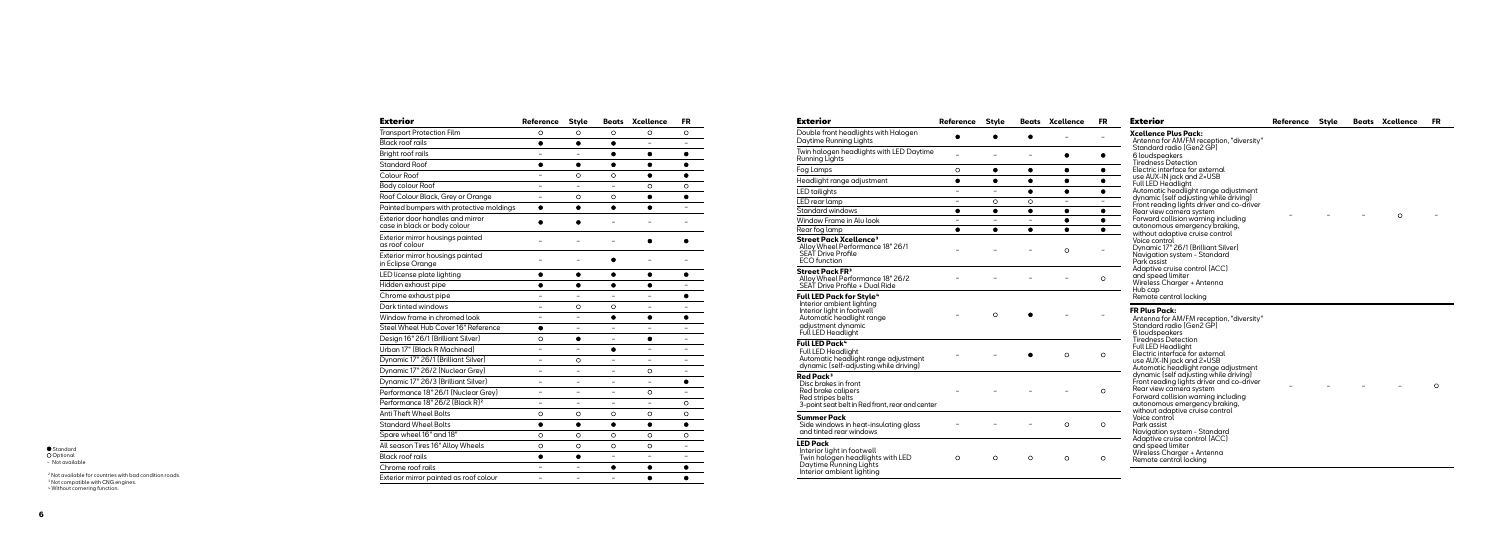| Exterior                                                                                                                                                                                                                                                                                                                                                          | <b>Reference</b> | <b>Style</b>             | Beats | Xcellence                | FR             |
|-------------------------------------------------------------------------------------------------------------------------------------------------------------------------------------------------------------------------------------------------------------------------------------------------------------------------------------------------------------------|------------------|--------------------------|-------|--------------------------|----------------|
| FR Performance Pack:<br>Space-saving spare wheel<br>for temporary use, radial tire<br>Sound system with subwoofer<br>SEAT Drive Profile + Dual Ride<br>Luggage compartment lining<br>Tool kit and jack<br><b>Full LED Headlight</b><br>Automatic headlight range adjustment<br>dynamic (self adjusting while driving)<br>Performance 18"26/2 [Black R]<br>Hub cap |                  |                          |       |                          | $\circ$        |
| Towing Bar <sup>5</sup>                                                                                                                                                                                                                                                                                                                                           | O                | O                        | O     | Ο                        | O              |
| Towing Device Preparation <sup>3</sup>                                                                                                                                                                                                                                                                                                                            | O                | $\circ$                  | O     | O                        | O              |
| Interior                                                                                                                                                                                                                                                                                                                                                          |                  |                          |       |                          |                |
| Sun visor with card holder on driver side                                                                                                                                                                                                                                                                                                                         |                  | $\overline{\phantom{0}}$ | ÷,    | $\overline{\phantom{0}}$ | $\blacksquare$ |
| Sun visor with mirror and card-holder<br>on driver side                                                                                                                                                                                                                                                                                                           |                  |                          |       |                          |                |
| Storage bag on front backrest                                                                                                                                                                                                                                                                                                                                     |                  | O                        |       | O                        | $\circ$        |
| Three rear head restraints                                                                                                                                                                                                                                                                                                                                        |                  |                          |       |                          |                |
| Split folding rear seats                                                                                                                                                                                                                                                                                                                                          |                  |                          |       | ▲                        |                |
| Seat trim covers for special editions                                                                                                                                                                                                                                                                                                                             |                  |                          | 0     |                          |                |
| Dimming interior rear view mirror                                                                                                                                                                                                                                                                                                                                 |                  |                          | Ω     |                          |                |
| Double floor boot                                                                                                                                                                                                                                                                                                                                                 |                  |                          |       |                          |                |
| Folding trunk cover                                                                                                                                                                                                                                                                                                                                               |                  |                          |       |                          |                |
| Front reading lights driver and co-driver                                                                                                                                                                                                                                                                                                                         |                  |                          |       | œ                        |                |
| Manual height adjustment for left front seat                                                                                                                                                                                                                                                                                                                      |                  | ●                        | ٠     |                          |                |
| Height-adjustable front seats                                                                                                                                                                                                                                                                                                                                     |                  |                          |       |                          |                |
| Plane rear cargo area                                                                                                                                                                                                                                                                                                                                             |                  |                          |       |                          |                |
| Power windows with comfort operation<br>and circuit breaker                                                                                                                                                                                                                                                                                                       |                  |                          |       |                          |                |
| Windshield wiper with intermittent control<br>and potentiometer (four speeds)                                                                                                                                                                                                                                                                                     |                  |                          |       |                          |                |
| Interior ambient lighting                                                                                                                                                                                                                                                                                                                                         |                  |                          |       |                          |                |
| ISOFIX + Top Tether Anchors in side rear seats                                                                                                                                                                                                                                                                                                                    |                  |                          |       |                          |                |
| Removable Seat Covers for Style                                                                                                                                                                                                                                                                                                                                   |                  | O                        | O     |                          |                |

#### $\mathbf{Interior}$

Removable Seat Basic steering wh Multifunction stee Leather multifund Front center armr Basic gearshift kn Basic hand brake Door panels in PV Standard dashbo Chrome package Comfort dashbod Interior light in for Leather gearshift Leather hand bra Leatherette PAD

### **Luxe Pack for Style<sup>s</sup>:**<br>Dinamica® comfort seats<br>Heigh adjustable front seats<br>PVC door trim panel<br>Storage bag on backrest

● Standard<br>O Optional<br>- Not available

<sup>s</sup> Includes Spare Wheel 18". Not compatible with CNG engines.<br><sup>6</sup> Requires Safety Pack EU28.<br><sup>7</sup> Serie for CNG in Reference.<br><sup>8</sup> Not available with AM Beats.

| Interior                                                                                                                                                     | Reference | <b>Style</b> | <b>Beats</b> | <b>Xcellence</b> | FR |
|--------------------------------------------------------------------------------------------------------------------------------------------------------------|-----------|--------------|--------------|------------------|----|
| Removable Seat Covers for Xcellence                                                                                                                          |           |              |              | O                |    |
| Basic steering wheel                                                                                                                                         |           |              |              |                  |    |
| Multifunction steering wheel                                                                                                                                 |           |              |              |                  |    |
| Leather multifunction steering wheel                                                                                                                         |           |              |              |                  |    |
| Front center armrest                                                                                                                                         |           |              |              |                  |    |
| Basic gearshift knob                                                                                                                                         |           |              |              |                  |    |
| Basic hand brake                                                                                                                                             |           |              |              |                  |    |
| Door panels in PVC                                                                                                                                           |           |              |              |                  |    |
| Standard dashboard                                                                                                                                           |           |              |              |                  |    |
| Chrome package                                                                                                                                               |           |              |              |                  |    |
| Comfort dashboard                                                                                                                                            |           |              |              |                  |    |
| Interior door and side trim panel with textile<br>and decor moulding                                                                                         |           |              |              |                  |    |
| Interior light in footwell                                                                                                                                   |           |              |              |                  |    |
| Leather gearshift knob                                                                                                                                       |           |              |              |                  |    |
| Leather hand brake                                                                                                                                           |           |              |              |                  |    |
| Leatherette PAD                                                                                                                                              |           |              |              | $\circ$          |    |
| Luxe Pack for Style <sup>6</sup> :<br>Dinamica <sup>®</sup> comfort seats<br>Heigh adjustable front seats<br>PVC door trim panel<br>Storage bag on backrest  |           | $\circ$      |              |                  |    |
| Luxe Pack for Xcellence and FR <sup>6</sup> :<br>Dinamica <sup>®</sup> sport seats<br>Leather door trim panel and dashboard<br>Storage bag on front backrest |           |              |              | O                | ∩  |

| <b>Electronics</b>                                                                                                                                                                                                                                                                                                         | <b>Reference</b> | <b>Style</b> | <b>Beats</b> | <b>Xcellence</b> | FR |
|----------------------------------------------------------------------------------------------------------------------------------------------------------------------------------------------------------------------------------------------------------------------------------------------------------------------------|------------------|--------------|--------------|------------------|----|
| <b>Full Link</b>                                                                                                                                                                                                                                                                                                           |                  | $\Omega$     | $\circ$      | O                | O  |
| Electrically adjustable door mirrors                                                                                                                                                                                                                                                                                       |                  |              |              |                  |    |
| Electrically adjustable<br>and heated door mirrors                                                                                                                                                                                                                                                                         |                  |              |              |                  |    |
| Rear window wiper and washer system<br>with intermitent control                                                                                                                                                                                                                                                            |                  |              |              |                  |    |
| Electronic vehicle immobilization device                                                                                                                                                                                                                                                                                   |                  |              |              |                  |    |
| Air conditioning                                                                                                                                                                                                                                                                                                           |                  |              |              |                  |    |
| 2 foldable keys with remote control function                                                                                                                                                                                                                                                                               | ●                |              |              | ●                | ●  |
| Power locking with remote control                                                                                                                                                                                                                                                                                          |                  |              |              |                  |    |
| 6 loud speakers                                                                                                                                                                                                                                                                                                            |                  |              |              | ●                | ≏  |
| 7 premium speakers                                                                                                                                                                                                                                                                                                         |                  |              |              |                  |    |
| Bluetooth <sup>®</sup>                                                                                                                                                                                                                                                                                                     |                  |              |              | ●                | ●  |
| Board computer                                                                                                                                                                                                                                                                                                             |                  |              |              |                  | ●  |
| Car stereo preinstallation<br>+ antitheft roof antenna                                                                                                                                                                                                                                                                     |                  |              |              |                  |    |
| Electric interface for external use.<br>AUX-IN jack, USB (iPod-capable)                                                                                                                                                                                                                                                    |                  |              |              |                  |    |
| Entry radio (Gen2) <sup>7</sup>                                                                                                                                                                                                                                                                                            |                  |              |              | 0                |    |
| Dust and pollen filter                                                                                                                                                                                                                                                                                                     |                  |              |              |                  |    |
| Manually controlled air conditioning system                                                                                                                                                                                                                                                                                | ●                |              |              |                  | ●  |
| <b>Storage Pack<sup>8</sup>:</b><br>Rack under driver seat and drawer<br>under co-driver seat<br>Center armest in front<br>Mounting fixture in luggage compartment                                                                                                                                                         |                  | O            | O            |                  | O  |
| <b>Cool and Sound:</b><br>Entry radio (Gen2)<br>4 speakers<br>Car stereo preinstallation<br>+ antitheft roof antenna<br>External, AUX-IN jack, USB, 1×USB socket<br>Bluetooth <sup>®</sup><br>Dust and pollen filter<br>Manually controlled air conditioning system<br>Board computer plus<br>Multifunction steering wheel | O                |              |              |                  |    |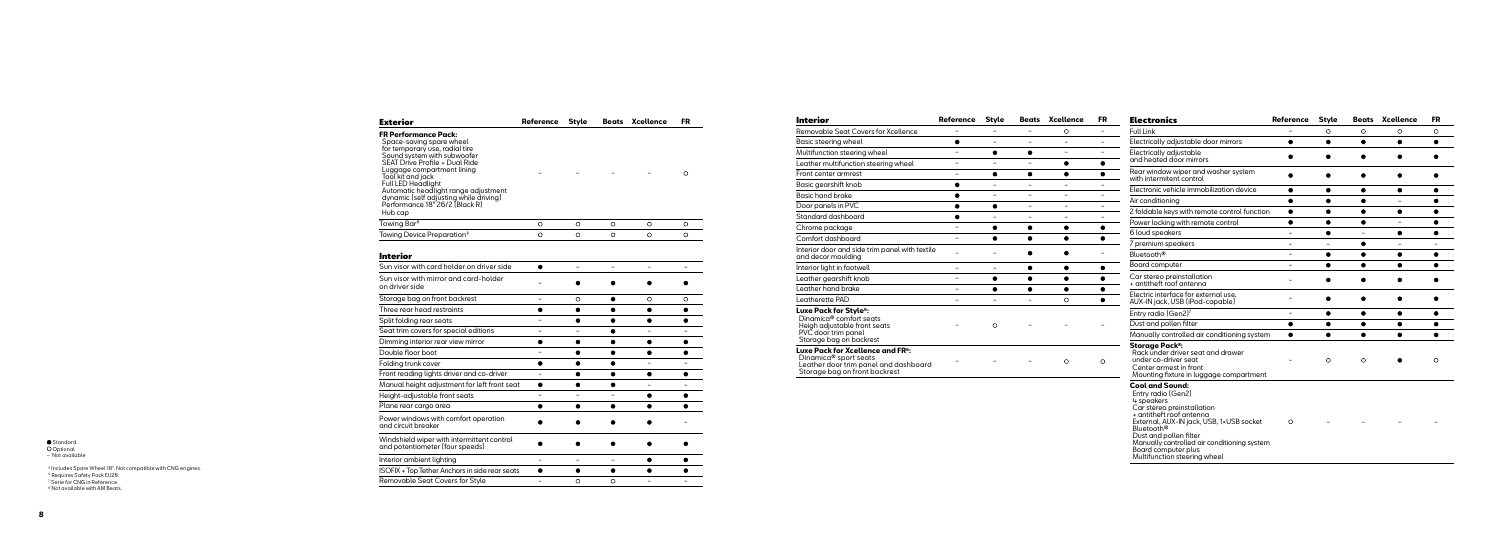| <b>Electronics</b>                                                                                                                                                                                                                                                                                                                                                                                                                                                                   | <b>Reference</b>         | <b>Style</b> | Beats   | <b>Xcellence</b> | <b>FR</b> |
|--------------------------------------------------------------------------------------------------------------------------------------------------------------------------------------------------------------------------------------------------------------------------------------------------------------------------------------------------------------------------------------------------------------------------------------------------------------------------------------|--------------------------|--------------|---------|------------------|-----------|
| <b>Connectivity Plus Pack:</b><br>Antenna for AM/FM reception<br>Standard radio [Gen2 GP]<br>6 loudspeakers<br>2×USB + Aux-in + 1 SD card slot + CD player<br>Navigation system - Standard<br>Wireless Charger + Antenna<br>Front reading lights driver and co-driver<br><b>Full Link</b><br>Voice control                                                                                                                                                                           |                          | $\circ$      | $\circ$ | $\circ$          | $\circ$   |
| <b>Connectivity Plus Pack + WLAN:</b><br>Antenna for AM/FM reception<br>Standard radio (Gen2 GP)<br>6 loudspeakers<br>2×USB + Aux-in + 1 SD card slot + CD player<br>Navigation system - Standard<br>Wireless Charger + Antenna<br>Front reading lights driver and co-driver<br>Mirror Link and wireless RSE App<br>Voice control                                                                                                                                                    |                          | $\circ$      | $\circ$ | $\circ$          | $\circ$   |
| Digital Cluster <sup>9</sup>                                                                                                                                                                                                                                                                                                                                                                                                                                                         | $\overline{\phantom{0}}$ | O            | ٠       | O                | $\circ$   |
| Digital Audio Broadcasting (DAB)                                                                                                                                                                                                                                                                                                                                                                                                                                                     | O                        | O            | O       | O                | $\circ$   |
| BeatsAudio <sup>™10</sup>                                                                                                                                                                                                                                                                                                                                                                                                                                                            | -                        | O            | ٠       | O                | $\circ$   |
| Navigation Maps                                                                                                                                                                                                                                                                                                                                                                                                                                                                      | O                        | O            | O       | O                | O         |
| Navigation Maps with Mapcare                                                                                                                                                                                                                                                                                                                                                                                                                                                         | $\circ$                  | $\circ$      | $\circ$ | O                | $\circ$   |
| Gracia Pack:<br>Climatronic with impact pressure control,<br>CFC-free<br>Separate Daytime Running Lights<br>Aircare filter<br>Exterior mirrors electrically adjustable,<br>foldable and heated<br>Windshield wiper intermittent control<br>with light and rain sensor<br>Breakaway interior rearview mirror,<br>auto-dimming<br><b>Full Link</b><br>Mounting fixture in luggage compartment<br>Center armrest in front<br>Drawers under co-driver seat and rack<br>under driver seat |                          | $\circ$      | $\circ$ |                  |           |

| <b>Electronics</b>                                                                                                                                                                                                                                                                                                                                                                                                           | <b>Reference</b> | Style   |         | <b>Beats Xcellence</b> | FR      |
|------------------------------------------------------------------------------------------------------------------------------------------------------------------------------------------------------------------------------------------------------------------------------------------------------------------------------------------------------------------------------------------------------------------------------|------------------|---------|---------|------------------------|---------|
| <b>Rambla Pack:</b><br>Climatronic with impact pressure control,<br>CFC-free<br>Separate Daytime Running Lights<br>Aircare filter<br>Exterior mirrors electrically adjustable,<br>foldable and heated<br>Park assist<br>Windshield wiper intermittent control<br>with light and rain sensor<br>Breakaway interior rearview mirror,<br>auto-dimming<br>Full Link                                                              |                  | $\circ$ | $\circ$ |                        |         |
| Montjuïc Pack:<br>Antenna for AM/FM reception, "diversity"<br>Standard radio (Gen2 GP)<br>6 loudspeakers<br>Electric interface for external use AUX-IN<br>jack and 2×USB<br>Navigation system - Standard<br>Park assist<br>Wireless Charger + Antenna<br>Front reading lights driver and co-driver<br>Rear view camera system<br>Voice control                                                                               |                  |         |         | $\circ$                | $\circ$ |
| Diagonal Pack:<br>Antenna for AM/FM reception, "diversity"<br>Standard radio (Gen2 GP)<br>6 loudspeakers<br>Electric interface for external<br>use AUX-IN jack and 2×USB<br><b>Full LED Headlight</b><br>Navigation system - Standard<br>Automatic headlight range adjustment<br>dynamic (self adjusting while driving)<br>Wireless Charger + Antenna<br>Front reading lights driver and co-driver<br>$\lambda$ oico control |                  |         |         | $\circ$                | $\circ$ |

Standard radio (Gen2 GP) 6 loudspeakers Electric interface for external use AUX-IN jack and 2×USB Full LED Headlight Navigation syste Front reading lig Voice control

### Standard Optional

− Not available

<sup>9</sup> Serie for CNG in Reference. Not compatible wit CNG engines.

<sup>10</sup> Includes Spare Wheel 18". Not compatible with CNG engines.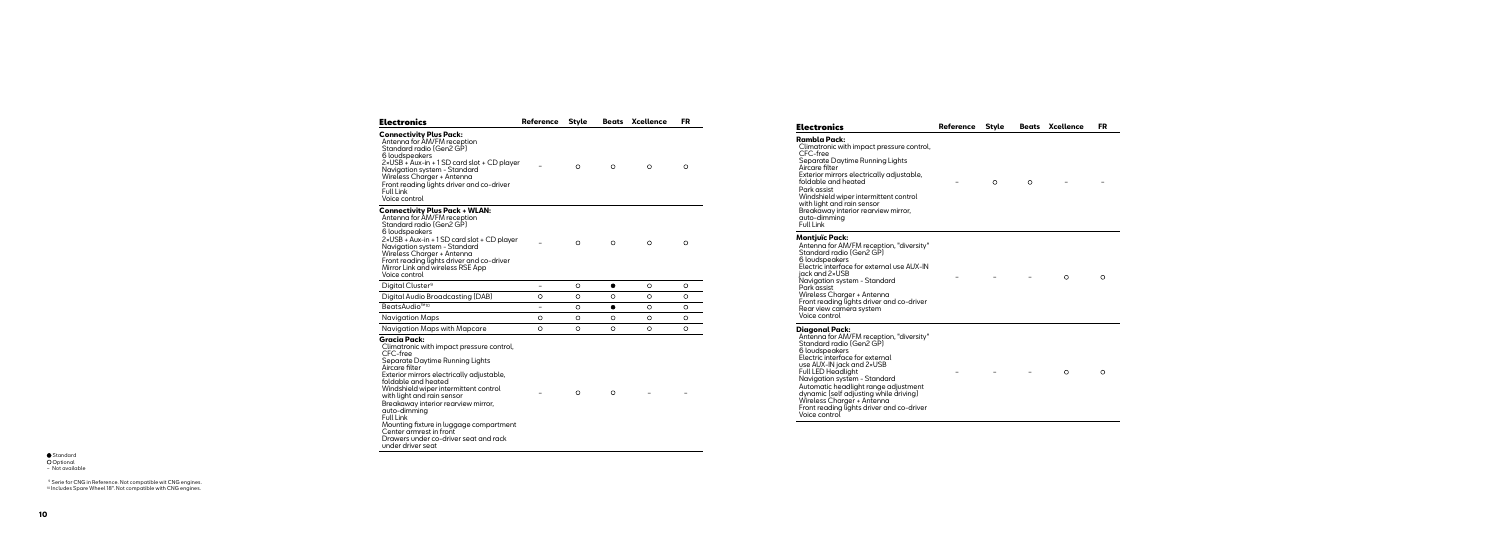#### Interior

| Rear sun shade         |
|------------------------|
| Espresso mach          |
| Thermal box ex         |
| Thermal box tr         |
| <b>Back seat theri</b> |
| Headrest base          |
| Hooks for heac         |
| Multi-hanger           |
| Storage pocke          |
| Seat belt pillov       |
| Sport Pack (Ba         |

### **Fitness Green**<br>Charmony cultural

| Steering whee   |
|-----------------|
| Gear knob 5 sp  |
| Gear knob 6 s   |
| Key cover       |
| Pedals          |
| Footrest        |
| Floor mats      |
| Floor mats (Rig |
| Inox side sills |
| Net between s   |
| Internal mirror |
| Electrochrome   |
| Hatch door me   |
| Fog light moul  |
| Exterior sticke |

#### **Sophisticate**

Steering wheel Gear knob 5 sp Gear knob 6 sp Key cover<br>Pedals Floor mats Inox side sills 6F9071691F Net between seats

| Rear sun shades                                   | 6F9064361      | Internal n             |
|---------------------------------------------------|----------------|------------------------|
| Espresso machine                                  | 000069641      | Electroch              |
| Thermal box extension cable                       | 000065201      | Hatch do               |
| Thermal box transformer                           | 000065202      | Fog light              |
| Back seat thermal box                             | 000065203      | <b>Exteriors</b>       |
| Headrest base carrier                             | 000061122      |                        |
| <b>Hooks for headrests</b>                        | 000061126B     | Transp                 |
| Multi-hanger                                      | 000061127D     | Inflatable             |
| Storage pocket                                    | 000061680B     | Surf rack              |
| Seat belt pillow                                  | 000069629B     | Ski rack -             |
| Sport Pack (Bag + Towel + Water Bottle + Key fob) | 000051763L     | Ski rack -             |
| <b>Fitness Green customisation</b>                |                | Ski rack »<br>Load-Sto |
| Steering wheel                                    | 6F9072390D     | Roof box               |
| Gear knob 5 sp                                    | 6F9064230D     | Roof box               |
| Gear knob 6 sp                                    | 6F9064230H     | Roof box               |
| Key cover                                         | 6F9087013D     | Roof bars              |
| Pedals                                            | 6F1064200D     | <b>Bike rack</b>       |
| Footrest                                          | 6F1071750D     | Tow bar                |
| Floor mats                                        | 6F1863011H LOE | Electric ki            |
| Floor mats (Right hand drive vehicles)            | 6F2863011H LOE | Electric ki            |
| Inox side sills                                   | 6F9071691D     | Electric ki            |
| Net between seats                                 | 6F9017221A S6S | Tow bar l              |
| Internal mirror                                   | 6F9072540D     | Kit 3rd bik            |
| Electrochromed internal mirror                    | 6F9072540H     | Extensior              |
| Hatch door moulding                               | 6F9071360H     | Tow bar l              |
| Fog light mouldings                               | 6F9071004D     | Towing bi              |
| <b>Exterior stickers</b>                          | 6F9071316D     | Towing sk              |
| Sophisticated Pearl Gold customisation            |                | <b>Protect</b>         |
| Steering wheel                                    | 6F9072390F     | Front mu               |
| Gear knob 5 sp                                    | 6F9064230F     | Rear muc               |
| Gear knob 6 sp                                    | 6F9064230K     | Tyre cove              |
| Key cover                                         | 6F9087013F     | <b>Black car</b>       |
| Pedals                                            | 6F1064200F     | White car              |
| Footrest                                          | 6F1071750F     | SEAT log               |
| Floor mats                                        | 6F1863011K LOE | Rear bum               |
| Floor mats (Right hand drive vehicles)            | 6F2863011K LOE | Rubber <sub>m</sub>    |
| Inox side sills                                   | 6F9071691F     | Rubber <sub>m</sub>    |

#### Performance Piano Black 18" alloy wheel 6F9071498<br>
Sport Black 18" alloy wheel 6F9071498D 1OV Sport Black 18" alloy wheel 6F9071498D<br>Anti-theft screws for rims 000071510A Anti-theft screws for rims 000071510A<br>Desire Red pedals 6F0064200 0X1 Desire Red pedals 6F0064200 0X1<br>Desire Red footrest 6F0071750A 0X1 Desire Red footrest 6F0071750A<br>Inox pedals 6F1064200 Inox pedals 6F1064200 Inox footrest Exterior Matt Chromed hatch door moulding<br>
Piano Black hatch door moulding<br>
6F9071360A Piano Black hatch door moulding<br>
Matt Silver fog light mouldings<br>
6F9071004 Matt Silver fog light mouldings<br>
Piano Black foa light mouldings<br>
6F9071004A Piano Black fog light mouldings<br>
Matt Silver side door mouldings 6F9071328 Matt Silver side door mouldings<br>
Piano Black side door mouldings<br>
6F9071328A 041 Piano Black side door mouldings Interior Additional interior mirror<br>Center console mats "Barcelona streets" - Set of 4 mats 6F0061169 Center console mats "Barcelona streets" - Set of 4 mats 6F0061169<br>Center console mats "Barcelona streets" - Set of 3 mats 6F0061169A Center console mats "Barcelona streets" - Set of 3 mats 6F0061169A<br>Protective seat cover for doas 000061609C Protective seat cover for dogs Spherical cup holder 1SL061129A<br>
Cup holder 1SL061129 Eup holder 15L061129<br>Black net between seats 6F0017221A Black net between seats 6F0017221A<br>Black net between seats (w/o armrest) 6F0017221C Black net between seats (w/o armrest) 6F0017221C<br>Foil side sills 6F9071310 Foil side sills 6F9071310 Illuminated side sills 6F9071691A Sport side sills 6F9071691B<br>Desire Red steering wheel 6F0072390 0X1 Desire Red steering wheel 6F0072390 0X1<br>Desire Red gear knob 5 sp 6F0064230 0X1 Desire Red gear knob 5 sp 6F0064230 0X1<br>Desire Red gear knob 6 sp 6F0064230A 0X1 Desire Red gear knob 6 sp<br>
Inox Silver side sills<br>
6F9071691 Inox Silver side sills<br>Crossover Silver steering wheel<br>Crossover Silver steering wheel<br> $\overline{575072390A}$   $\overline{276}$ Crossover Silver steering wheel 575072390A 276<br>Crossover Silver gear knob 5 sp Crossover Silver gear knob 5 sp 575064230 Z76<br>Crossover Silver gear knob 6 sp 575064230A Z76 Crossover Silver gear knob 6 sp 575064230A Z76<br>Arm rest - leather 6F0061123 XU2 Arm rest - leather 6F0061123 XU2<br>Arm rest - fabric 6F0061123 LI8 Arm rest - fabric 6F0061123 L<br>
Side sun shades 6F9064364 Side sun shades

| Sophisticated Pearl Gold customisation                            |                |
|-------------------------------------------------------------------|----------------|
| Internal mirror                                                   | 6F9072540F     |
| Electrochromed internal mirror                                    | 6F9072540K     |
| Hatch door moulding                                               | 6F9071360K     |
| Fog light mouldings                                               | 6F9071004F     |
| <b>Exterior stickers</b>                                          | 6F9071316F     |
| Transport                                                         |                |
| Inflatable surf rack                                              | 000071120B     |
| Surf rack                                                         | 000071120HA    |
| Ski rack - 4 pairs                                                | 000071129S     |
| Ski rack - 6 pairs                                                | 000071129T     |
| Ski rack xtender                                                  | 000071129R     |
| Load-Stop rack                                                    | 000071223      |
| Roof box - 400l                                                   | 000071200T     |
| Roof box - 420l                                                   | 000071200AB    |
| Roof box - 450l                                                   | 000071180A     |
| Roof bars                                                         | 6F9071151      |
| <b>Bike rack</b>                                                  | 5F9071128      |
| Tow bar                                                           | 6F9803881      |
| Electric kit with pre-installation                                | 6F0055204      |
| Electric kit without pre-installation                             | 6F1055204A     |
| Electric kit without pre-installation (Right hand drive vehicles) | 6F2055204A     |
| Tow bar bike rack for 2 bikes                                     | 000071128K     |
| Kit 3 <sup>rd</sup> bike extension                                | 000071128J     |
| Extension for third bicycle                                       | 000071128C     |
| Tow bar bike rack                                                 | 000071128H     |
| Towing bike rack                                                  | 000071128G     |
| Towing ski rack                                                   | 000071129L     |
| Protection                                                        |                |
| Front mud flaps                                                   | 6F9075111      |
| Rear mud flaps                                                    | 6F9075101      |
| Tyre cover                                                        | 000071770C     |
| Black car cover                                                   | 6F0061701A     |
| White car cover                                                   | 6F0061701      |
| SEAT logo key cover                                               | 000087013AF    |
| Rear bumper protective film                                       | 6F9071363      |
| <b>Rubber mats</b>                                                | 6F1061500 041  |
| Rubber mats (Right hand drive vehicles)                           | 6F2061500 041  |
| Textile mats Trail                                                | 6F9061675C 041 |

### Accessories.

| <b>Sophisticated Pearl Gold customisation</b> |  |  |  |  |  |  |  |
|-----------------------------------------------|--|--|--|--|--|--|--|
|-----------------------------------------------|--|--|--|--|--|--|--|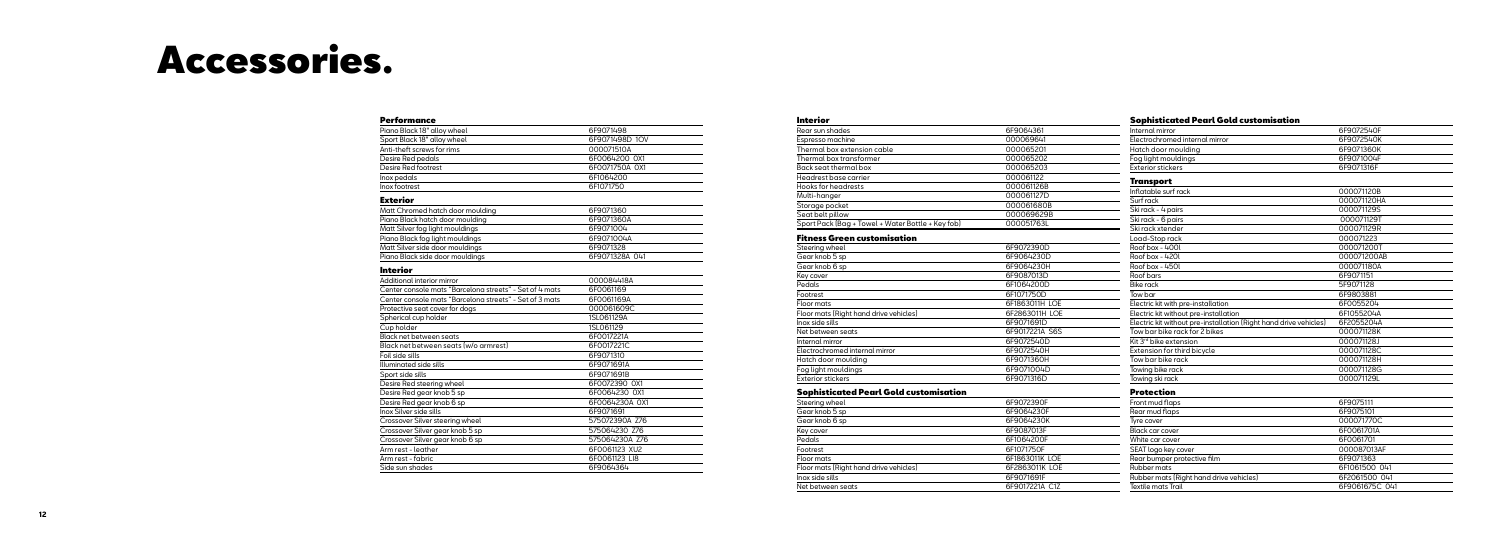| iSOFiX Peke base for G0 Plus seat<br>000019230C<br>6F1863011 LOE<br><b>Textile mats Serie</b><br>6F2863011 LOE<br><b>iSOFIX Duo Plus</b><br>000019909G<br>Textile mats Serie (Right hand drive vehicles)<br><b>SEAT PEKE G11-Size Trifix</b><br>000019909F<br>Textile mats Velpic®<br>6F1061675A 041<br>Boot organiser without double level<br>SEAT PEKE Peke GO I-Size Plus<br>1SL061205<br>000019907A<br>Boot organiser<br>575061205A<br>iSOFiX Baby-safe Plus SHR II<br>000019907B<br>Separation grille<br>6F9017221<br>000019906M<br>Kidfix XP safety seat<br>6F9061201A<br>CB alarm for klaxon<br>000054600<br>Foam boot tray<br>Semi rigid boot tray<br>6F9061201C<br>SAMART safety pack<br>000093996C<br>Reversible boot mat<br>6F9061201B<br>9,900 mAh battery jump starter<br>000051763F<br>000061609D<br>15,000 mAh battery jump starter + charger<br>000051763H<br>Protective luggage compartment lining<br>000061680A<br>000054752D<br>Seat cover<br>Beeper parking sensor<br>Ice Scraper<br>000096010C - 000096010D<br>Penlight with SEAT logo<br>000069690J<br>000069704A<br>Folding shovel<br><b>Infotainment</b><br>000071716A<br>Tyre-shaped air compressor<br><b>GPS Ultra</b><br>000051818CG<br>Smart tracker key finder<br>000087013BB<br>Holder with magnetic suction cup<br>000051991K<br>Warning triangle<br>000093056A<br>Nextbase 101 Elite<br>000054731A<br>Fluorescent vest<br>000093056J<br>Parrot <sup>®</sup> MiniKit Neo 2 HD - Black<br>000051473AE041<br>000093600B<br>Warning triangle<br>Start 62 EU 45 (Lifetime maps)<br>000051818CE<br>000093600C<br>2 Emergency triangle pack<br>GO 520 EU 45 (Lifetime maps)<br>000051818CJ<br>000093900SA<br>Fluorescent vest<br>GO 620 EU 45 (Lifetime maps)<br>000051818CK<br>Safety Pack (triangles + vest)<br>000093990<br>GO 5200 EU 45 (Lifetime maps)<br>000051818CL<br>3R0019900<br>Seat belt Top Tether<br>GO 6200 EU 45 [Lifetime maps]<br>000051818CM<br>6K0860265<br>Triangle fastening support<br>Twonay Anima+ GPS<br>000051818CH<br>Help Flash<br>000052122A<br>Universal magnetic mount<br>000061129F<br><b>LED</b> flashlight<br>000069690K<br>Navlet 7i Full Hd Tablet + GPS<br>000063500M<br>6L0093000<br>First-aid kit<br><b>SEAT Full Link</b><br>5F0054830<br>000084310B<br>Safety dog harness - Size XL<br><b>Tetrax XWAY</b><br>000096320GMAAA<br>000084310C<br>Safety dog harness - Size L<br><b>Tetrax SMART</b><br>000096320GMAAB<br>000084310D<br>Safety dog harness - Size M<br><b>Tetrax FIX</b><br>000096320GMAAC<br>000084310E<br>Safety Dog Harness - Size S<br>iPad <sup>®</sup> Mini bracket<br>000061125B<br>Kaza live alert smartwatch<br>000054635E<br>iPad <sup>®</sup> 2-4 bracket<br>000061125A<br><b>Snow chains:</b><br>iPad <sup>®</sup> Air bracket<br>000061125C<br>Autosock [205/60 R16]<br>000091301B<br>Galaxy Tab 3/4 bracket<br>000061125D<br>Autosock (205/55 R17)<br>000091301B<br>USB Cable 2 in 1 Android/iPhone®<br>000051444AK<br>Autosock (215/45 R18)<br>000091301B<br>000054635E<br>Radar alert & speed control watch<br>Turisport (205/60 R16)<br>000091375S<br>000051763Q<br>Inductive charger<br>Turisport (205/55 R17)<br>000091375S | Protection | <b>Security</b> |  |
|-------------------------------------------------------------------------------------------------------------------------------------------------------------------------------------------------------------------------------------------------------------------------------------------------------------------------------------------------------------------------------------------------------------------------------------------------------------------------------------------------------------------------------------------------------------------------------------------------------------------------------------------------------------------------------------------------------------------------------------------------------------------------------------------------------------------------------------------------------------------------------------------------------------------------------------------------------------------------------------------------------------------------------------------------------------------------------------------------------------------------------------------------------------------------------------------------------------------------------------------------------------------------------------------------------------------------------------------------------------------------------------------------------------------------------------------------------------------------------------------------------------------------------------------------------------------------------------------------------------------------------------------------------------------------------------------------------------------------------------------------------------------------------------------------------------------------------------------------------------------------------------------------------------------------------------------------------------------------------------------------------------------------------------------------------------------------------------------------------------------------------------------------------------------------------------------------------------------------------------------------------------------------------------------------------------------------------------------------------------------------------------------------------------------------------------------------------------------------------------------------------------------------------------------------------------------------------------------------------------------------------------------------------------------------------------------------------------------------------------------------------------------------------------------------------------------------------------------------------------------------------------------------------------------------------------------------------------------------------------------------------------------------------------------------------------------------------------------------------------------------------------------------------------------------------|------------|-----------------|--|
|                                                                                                                                                                                                                                                                                                                                                                                                                                                                                                                                                                                                                                                                                                                                                                                                                                                                                                                                                                                                                                                                                                                                                                                                                                                                                                                                                                                                                                                                                                                                                                                                                                                                                                                                                                                                                                                                                                                                                                                                                                                                                                                                                                                                                                                                                                                                                                                                                                                                                                                                                                                                                                                                                                                                                                                                                                                                                                                                                                                                                                                                                                                                                                               |            |                 |  |
|                                                                                                                                                                                                                                                                                                                                                                                                                                                                                                                                                                                                                                                                                                                                                                                                                                                                                                                                                                                                                                                                                                                                                                                                                                                                                                                                                                                                                                                                                                                                                                                                                                                                                                                                                                                                                                                                                                                                                                                                                                                                                                                                                                                                                                                                                                                                                                                                                                                                                                                                                                                                                                                                                                                                                                                                                                                                                                                                                                                                                                                                                                                                                                               |            |                 |  |
|                                                                                                                                                                                                                                                                                                                                                                                                                                                                                                                                                                                                                                                                                                                                                                                                                                                                                                                                                                                                                                                                                                                                                                                                                                                                                                                                                                                                                                                                                                                                                                                                                                                                                                                                                                                                                                                                                                                                                                                                                                                                                                                                                                                                                                                                                                                                                                                                                                                                                                                                                                                                                                                                                                                                                                                                                                                                                                                                                                                                                                                                                                                                                                               |            |                 |  |
|                                                                                                                                                                                                                                                                                                                                                                                                                                                                                                                                                                                                                                                                                                                                                                                                                                                                                                                                                                                                                                                                                                                                                                                                                                                                                                                                                                                                                                                                                                                                                                                                                                                                                                                                                                                                                                                                                                                                                                                                                                                                                                                                                                                                                                                                                                                                                                                                                                                                                                                                                                                                                                                                                                                                                                                                                                                                                                                                                                                                                                                                                                                                                                               |            |                 |  |
|                                                                                                                                                                                                                                                                                                                                                                                                                                                                                                                                                                                                                                                                                                                                                                                                                                                                                                                                                                                                                                                                                                                                                                                                                                                                                                                                                                                                                                                                                                                                                                                                                                                                                                                                                                                                                                                                                                                                                                                                                                                                                                                                                                                                                                                                                                                                                                                                                                                                                                                                                                                                                                                                                                                                                                                                                                                                                                                                                                                                                                                                                                                                                                               |            |                 |  |
|                                                                                                                                                                                                                                                                                                                                                                                                                                                                                                                                                                                                                                                                                                                                                                                                                                                                                                                                                                                                                                                                                                                                                                                                                                                                                                                                                                                                                                                                                                                                                                                                                                                                                                                                                                                                                                                                                                                                                                                                                                                                                                                                                                                                                                                                                                                                                                                                                                                                                                                                                                                                                                                                                                                                                                                                                                                                                                                                                                                                                                                                                                                                                                               |            |                 |  |
|                                                                                                                                                                                                                                                                                                                                                                                                                                                                                                                                                                                                                                                                                                                                                                                                                                                                                                                                                                                                                                                                                                                                                                                                                                                                                                                                                                                                                                                                                                                                                                                                                                                                                                                                                                                                                                                                                                                                                                                                                                                                                                                                                                                                                                                                                                                                                                                                                                                                                                                                                                                                                                                                                                                                                                                                                                                                                                                                                                                                                                                                                                                                                                               |            |                 |  |
|                                                                                                                                                                                                                                                                                                                                                                                                                                                                                                                                                                                                                                                                                                                                                                                                                                                                                                                                                                                                                                                                                                                                                                                                                                                                                                                                                                                                                                                                                                                                                                                                                                                                                                                                                                                                                                                                                                                                                                                                                                                                                                                                                                                                                                                                                                                                                                                                                                                                                                                                                                                                                                                                                                                                                                                                                                                                                                                                                                                                                                                                                                                                                                               |            |                 |  |
|                                                                                                                                                                                                                                                                                                                                                                                                                                                                                                                                                                                                                                                                                                                                                                                                                                                                                                                                                                                                                                                                                                                                                                                                                                                                                                                                                                                                                                                                                                                                                                                                                                                                                                                                                                                                                                                                                                                                                                                                                                                                                                                                                                                                                                                                                                                                                                                                                                                                                                                                                                                                                                                                                                                                                                                                                                                                                                                                                                                                                                                                                                                                                                               |            |                 |  |
|                                                                                                                                                                                                                                                                                                                                                                                                                                                                                                                                                                                                                                                                                                                                                                                                                                                                                                                                                                                                                                                                                                                                                                                                                                                                                                                                                                                                                                                                                                                                                                                                                                                                                                                                                                                                                                                                                                                                                                                                                                                                                                                                                                                                                                                                                                                                                                                                                                                                                                                                                                                                                                                                                                                                                                                                                                                                                                                                                                                                                                                                                                                                                                               |            |                 |  |
|                                                                                                                                                                                                                                                                                                                                                                                                                                                                                                                                                                                                                                                                                                                                                                                                                                                                                                                                                                                                                                                                                                                                                                                                                                                                                                                                                                                                                                                                                                                                                                                                                                                                                                                                                                                                                                                                                                                                                                                                                                                                                                                                                                                                                                                                                                                                                                                                                                                                                                                                                                                                                                                                                                                                                                                                                                                                                                                                                                                                                                                                                                                                                                               |            |                 |  |
|                                                                                                                                                                                                                                                                                                                                                                                                                                                                                                                                                                                                                                                                                                                                                                                                                                                                                                                                                                                                                                                                                                                                                                                                                                                                                                                                                                                                                                                                                                                                                                                                                                                                                                                                                                                                                                                                                                                                                                                                                                                                                                                                                                                                                                                                                                                                                                                                                                                                                                                                                                                                                                                                                                                                                                                                                                                                                                                                                                                                                                                                                                                                                                               |            |                 |  |
|                                                                                                                                                                                                                                                                                                                                                                                                                                                                                                                                                                                                                                                                                                                                                                                                                                                                                                                                                                                                                                                                                                                                                                                                                                                                                                                                                                                                                                                                                                                                                                                                                                                                                                                                                                                                                                                                                                                                                                                                                                                                                                                                                                                                                                                                                                                                                                                                                                                                                                                                                                                                                                                                                                                                                                                                                                                                                                                                                                                                                                                                                                                                                                               |            |                 |  |
|                                                                                                                                                                                                                                                                                                                                                                                                                                                                                                                                                                                                                                                                                                                                                                                                                                                                                                                                                                                                                                                                                                                                                                                                                                                                                                                                                                                                                                                                                                                                                                                                                                                                                                                                                                                                                                                                                                                                                                                                                                                                                                                                                                                                                                                                                                                                                                                                                                                                                                                                                                                                                                                                                                                                                                                                                                                                                                                                                                                                                                                                                                                                                                               |            |                 |  |
|                                                                                                                                                                                                                                                                                                                                                                                                                                                                                                                                                                                                                                                                                                                                                                                                                                                                                                                                                                                                                                                                                                                                                                                                                                                                                                                                                                                                                                                                                                                                                                                                                                                                                                                                                                                                                                                                                                                                                                                                                                                                                                                                                                                                                                                                                                                                                                                                                                                                                                                                                                                                                                                                                                                                                                                                                                                                                                                                                                                                                                                                                                                                                                               |            |                 |  |
|                                                                                                                                                                                                                                                                                                                                                                                                                                                                                                                                                                                                                                                                                                                                                                                                                                                                                                                                                                                                                                                                                                                                                                                                                                                                                                                                                                                                                                                                                                                                                                                                                                                                                                                                                                                                                                                                                                                                                                                                                                                                                                                                                                                                                                                                                                                                                                                                                                                                                                                                                                                                                                                                                                                                                                                                                                                                                                                                                                                                                                                                                                                                                                               |            |                 |  |
|                                                                                                                                                                                                                                                                                                                                                                                                                                                                                                                                                                                                                                                                                                                                                                                                                                                                                                                                                                                                                                                                                                                                                                                                                                                                                                                                                                                                                                                                                                                                                                                                                                                                                                                                                                                                                                                                                                                                                                                                                                                                                                                                                                                                                                                                                                                                                                                                                                                                                                                                                                                                                                                                                                                                                                                                                                                                                                                                                                                                                                                                                                                                                                               |            |                 |  |
|                                                                                                                                                                                                                                                                                                                                                                                                                                                                                                                                                                                                                                                                                                                                                                                                                                                                                                                                                                                                                                                                                                                                                                                                                                                                                                                                                                                                                                                                                                                                                                                                                                                                                                                                                                                                                                                                                                                                                                                                                                                                                                                                                                                                                                                                                                                                                                                                                                                                                                                                                                                                                                                                                                                                                                                                                                                                                                                                                                                                                                                                                                                                                                               |            |                 |  |
|                                                                                                                                                                                                                                                                                                                                                                                                                                                                                                                                                                                                                                                                                                                                                                                                                                                                                                                                                                                                                                                                                                                                                                                                                                                                                                                                                                                                                                                                                                                                                                                                                                                                                                                                                                                                                                                                                                                                                                                                                                                                                                                                                                                                                                                                                                                                                                                                                                                                                                                                                                                                                                                                                                                                                                                                                                                                                                                                                                                                                                                                                                                                                                               |            |                 |  |
|                                                                                                                                                                                                                                                                                                                                                                                                                                                                                                                                                                                                                                                                                                                                                                                                                                                                                                                                                                                                                                                                                                                                                                                                                                                                                                                                                                                                                                                                                                                                                                                                                                                                                                                                                                                                                                                                                                                                                                                                                                                                                                                                                                                                                                                                                                                                                                                                                                                                                                                                                                                                                                                                                                                                                                                                                                                                                                                                                                                                                                                                                                                                                                               |            |                 |  |
|                                                                                                                                                                                                                                                                                                                                                                                                                                                                                                                                                                                                                                                                                                                                                                                                                                                                                                                                                                                                                                                                                                                                                                                                                                                                                                                                                                                                                                                                                                                                                                                                                                                                                                                                                                                                                                                                                                                                                                                                                                                                                                                                                                                                                                                                                                                                                                                                                                                                                                                                                                                                                                                                                                                                                                                                                                                                                                                                                                                                                                                                                                                                                                               |            |                 |  |
|                                                                                                                                                                                                                                                                                                                                                                                                                                                                                                                                                                                                                                                                                                                                                                                                                                                                                                                                                                                                                                                                                                                                                                                                                                                                                                                                                                                                                                                                                                                                                                                                                                                                                                                                                                                                                                                                                                                                                                                                                                                                                                                                                                                                                                                                                                                                                                                                                                                                                                                                                                                                                                                                                                                                                                                                                                                                                                                                                                                                                                                                                                                                                                               |            |                 |  |
|                                                                                                                                                                                                                                                                                                                                                                                                                                                                                                                                                                                                                                                                                                                                                                                                                                                                                                                                                                                                                                                                                                                                                                                                                                                                                                                                                                                                                                                                                                                                                                                                                                                                                                                                                                                                                                                                                                                                                                                                                                                                                                                                                                                                                                                                                                                                                                                                                                                                                                                                                                                                                                                                                                                                                                                                                                                                                                                                                                                                                                                                                                                                                                               |            |                 |  |
|                                                                                                                                                                                                                                                                                                                                                                                                                                                                                                                                                                                                                                                                                                                                                                                                                                                                                                                                                                                                                                                                                                                                                                                                                                                                                                                                                                                                                                                                                                                                                                                                                                                                                                                                                                                                                                                                                                                                                                                                                                                                                                                                                                                                                                                                                                                                                                                                                                                                                                                                                                                                                                                                                                                                                                                                                                                                                                                                                                                                                                                                                                                                                                               |            |                 |  |
|                                                                                                                                                                                                                                                                                                                                                                                                                                                                                                                                                                                                                                                                                                                                                                                                                                                                                                                                                                                                                                                                                                                                                                                                                                                                                                                                                                                                                                                                                                                                                                                                                                                                                                                                                                                                                                                                                                                                                                                                                                                                                                                                                                                                                                                                                                                                                                                                                                                                                                                                                                                                                                                                                                                                                                                                                                                                                                                                                                                                                                                                                                                                                                               |            |                 |  |
|                                                                                                                                                                                                                                                                                                                                                                                                                                                                                                                                                                                                                                                                                                                                                                                                                                                                                                                                                                                                                                                                                                                                                                                                                                                                                                                                                                                                                                                                                                                                                                                                                                                                                                                                                                                                                                                                                                                                                                                                                                                                                                                                                                                                                                                                                                                                                                                                                                                                                                                                                                                                                                                                                                                                                                                                                                                                                                                                                                                                                                                                                                                                                                               |            |                 |  |
|                                                                                                                                                                                                                                                                                                                                                                                                                                                                                                                                                                                                                                                                                                                                                                                                                                                                                                                                                                                                                                                                                                                                                                                                                                                                                                                                                                                                                                                                                                                                                                                                                                                                                                                                                                                                                                                                                                                                                                                                                                                                                                                                                                                                                                                                                                                                                                                                                                                                                                                                                                                                                                                                                                                                                                                                                                                                                                                                                                                                                                                                                                                                                                               |            |                 |  |
|                                                                                                                                                                                                                                                                                                                                                                                                                                                                                                                                                                                                                                                                                                                                                                                                                                                                                                                                                                                                                                                                                                                                                                                                                                                                                                                                                                                                                                                                                                                                                                                                                                                                                                                                                                                                                                                                                                                                                                                                                                                                                                                                                                                                                                                                                                                                                                                                                                                                                                                                                                                                                                                                                                                                                                                                                                                                                                                                                                                                                                                                                                                                                                               |            |                 |  |
|                                                                                                                                                                                                                                                                                                                                                                                                                                                                                                                                                                                                                                                                                                                                                                                                                                                                                                                                                                                                                                                                                                                                                                                                                                                                                                                                                                                                                                                                                                                                                                                                                                                                                                                                                                                                                                                                                                                                                                                                                                                                                                                                                                                                                                                                                                                                                                                                                                                                                                                                                                                                                                                                                                                                                                                                                                                                                                                                                                                                                                                                                                                                                                               |            |                 |  |
|                                                                                                                                                                                                                                                                                                                                                                                                                                                                                                                                                                                                                                                                                                                                                                                                                                                                                                                                                                                                                                                                                                                                                                                                                                                                                                                                                                                                                                                                                                                                                                                                                                                                                                                                                                                                                                                                                                                                                                                                                                                                                                                                                                                                                                                                                                                                                                                                                                                                                                                                                                                                                                                                                                                                                                                                                                                                                                                                                                                                                                                                                                                                                                               |            |                 |  |
|                                                                                                                                                                                                                                                                                                                                                                                                                                                                                                                                                                                                                                                                                                                                                                                                                                                                                                                                                                                                                                                                                                                                                                                                                                                                                                                                                                                                                                                                                                                                                                                                                                                                                                                                                                                                                                                                                                                                                                                                                                                                                                                                                                                                                                                                                                                                                                                                                                                                                                                                                                                                                                                                                                                                                                                                                                                                                                                                                                                                                                                                                                                                                                               |            |                 |  |
|                                                                                                                                                                                                                                                                                                                                                                                                                                                                                                                                                                                                                                                                                                                                                                                                                                                                                                                                                                                                                                                                                                                                                                                                                                                                                                                                                                                                                                                                                                                                                                                                                                                                                                                                                                                                                                                                                                                                                                                                                                                                                                                                                                                                                                                                                                                                                                                                                                                                                                                                                                                                                                                                                                                                                                                                                                                                                                                                                                                                                                                                                                                                                                               |            |                 |  |
|                                                                                                                                                                                                                                                                                                                                                                                                                                                                                                                                                                                                                                                                                                                                                                                                                                                                                                                                                                                                                                                                                                                                                                                                                                                                                                                                                                                                                                                                                                                                                                                                                                                                                                                                                                                                                                                                                                                                                                                                                                                                                                                                                                                                                                                                                                                                                                                                                                                                                                                                                                                                                                                                                                                                                                                                                                                                                                                                                                                                                                                                                                                                                                               |            |                 |  |
|                                                                                                                                                                                                                                                                                                                                                                                                                                                                                                                                                                                                                                                                                                                                                                                                                                                                                                                                                                                                                                                                                                                                                                                                                                                                                                                                                                                                                                                                                                                                                                                                                                                                                                                                                                                                                                                                                                                                                                                                                                                                                                                                                                                                                                                                                                                                                                                                                                                                                                                                                                                                                                                                                                                                                                                                                                                                                                                                                                                                                                                                                                                                                                               |            |                 |  |
|                                                                                                                                                                                                                                                                                                                                                                                                                                                                                                                                                                                                                                                                                                                                                                                                                                                                                                                                                                                                                                                                                                                                                                                                                                                                                                                                                                                                                                                                                                                                                                                                                                                                                                                                                                                                                                                                                                                                                                                                                                                                                                                                                                                                                                                                                                                                                                                                                                                                                                                                                                                                                                                                                                                                                                                                                                                                                                                                                                                                                                                                                                                                                                               |            |                 |  |
|                                                                                                                                                                                                                                                                                                                                                                                                                                                                                                                                                                                                                                                                                                                                                                                                                                                                                                                                                                                                                                                                                                                                                                                                                                                                                                                                                                                                                                                                                                                                                                                                                                                                                                                                                                                                                                                                                                                                                                                                                                                                                                                                                                                                                                                                                                                                                                                                                                                                                                                                                                                                                                                                                                                                                                                                                                                                                                                                                                                                                                                                                                                                                                               |            |                 |  |
|                                                                                                                                                                                                                                                                                                                                                                                                                                                                                                                                                                                                                                                                                                                                                                                                                                                                                                                                                                                                                                                                                                                                                                                                                                                                                                                                                                                                                                                                                                                                                                                                                                                                                                                                                                                                                                                                                                                                                                                                                                                                                                                                                                                                                                                                                                                                                                                                                                                                                                                                                                                                                                                                                                                                                                                                                                                                                                                                                                                                                                                                                                                                                                               |            |                 |  |
| Turisport (215/45 R18)<br>000091375S                                                                                                                                                                                                                                                                                                                                                                                                                                                                                                                                                                                                                                                                                                                                                                                                                                                                                                                                                                                                                                                                                                                                                                                                                                                                                                                                                                                                                                                                                                                                                                                                                                                                                                                                                                                                                                                                                                                                                                                                                                                                                                                                                                                                                                                                                                                                                                                                                                                                                                                                                                                                                                                                                                                                                                                                                                                                                                                                                                                                                                                                                                                                          |            |                 |  |

#### **Security**

### Maintenance

the control of the control of the control of

| SECALITÀ                                                   |                |
|------------------------------------------------------------|----------------|
| Easygrip (250/60 R16 92H)                                  | 000091375EN    |
| Easygrip (205/55 R17 91V)                                  | 000091375EP    |
| Lamp box $H1 + H3 + H7$                                    | 000052001B     |
| H1 Xenon bulb + 90%                                        | 000052001M     |
| H3 Xenon bulb + 90%                                        | 000052003M     |
| H4 lamp box                                                | 000052004C     |
| H4 Xenon bulb + 90%                                        | 000052004M     |
| H7 lamp box.                                               | 000052007B     |
| H7 Xenon bulb + 90%                                        | 000052007M     |
| C5W 41mm LED                                               | 000052010B     |
| T4W LED                                                    | 000052010C     |
| C5W 36 mm LED                                              | 000052010D     |
| W5W LED                                                    | 000052010E     |
| Travel pack - LongLife III 5W-30 Castrol EDGE Professional | 000093990AL    |
| Travel pack - OriLHDnal LongLife III 5W-30                 | 000093990AM    |
| Maintenance                                                |                |
| Insect remover                                             | 000096320FRABH |
| Interior cleaner                                           | 000096320FRABK |
| <b>Dashboard Cleaner</b>                                   | 000096320FRABM |
| 300ml concentrated shampoo                                 | 000096320GFAAB |
| 300ml windscreen wash                                      | 000096320GFAAD |
| Summer maintenance kit                                     | 000096354B     |
| Winter maintenance kit                                     | 000071980BPADA |
| Touch-up pencil Candy White                                | 000098500LB9A  |
| Touch-up pencil Mediterranean Blue                         | 000098500LM511 |
| Touch-up pencil Mystic Magenta                             | 000098500LMS4Y |
| Touch-up pencil Eclipse Orange                             | 000098500LMW2Y |
| Touch-up pencil Mystery Blue                               | 000098500LMW5L |
| Touch-up pencil Desire Red                                 | 000098500LM0X1 |
| Touch-up pencil Urban Silver                               | 000098500LMZ7G |
| Touch-up pencil Nevada White                               | 000098500LMS9R |
| Touch-up pencil Magnetic Tech                              | 000098500LMS7H |
| Touch-up pencil Midnight Black                             | 000098500LMY9T |
| Mixt fruit refill air freshener                            | 000091500FM    |
| Limoncello air freshener                                   | 000091500B     |
| Insilver & Limoncello refill air freshener                 | 000091500D     |
| Insilver Passion refill air freshener                      | 000091500E     |

| Child car seats                     | Age (approximate)   |  |
|-------------------------------------|---------------------|--|
| SEAT PEKE Peke GO I-Size Plus       | Up to 15 months     |  |
| <b>ISOFIX BABY-SAFE PLUS SHR II</b> | Up to 15 months     |  |
| SEAT PEKE G11-Size Trifix           | 9 months to 4 years |  |
| <b>iSOFIX Duo Plus</b>              | 9 months to 4 years |  |
| Child safety Kidfix XP              | 4 to 12 years       |  |

**Contract** 

 $\sim$ 

#### Maintenance

| Elegance air freshener refill   | 000091500EL |
|---------------------------------|-------------|
| Red fruits refill air freshener | 000091500FR |
| Mild herbs air freshener refill | 000091500HS |
| Alize aroma air freshener       | 000091500L  |
| Calima aroma air freshener      | 000091500M  |
| Fresh mint refill air freshener | 000091500MC |
| Ocean air freshener refill      | 000091500OC |
| Sirocco aroma air freshener     | 000091500P  |
| Zephyros aroma air freshener    | 000091500Q  |
|                                 |             |

#### Beats

| Orange fog light mouldings             | 6F9071004B W2Y |
|----------------------------------------|----------------|
| Key cover                              | 6F0087013D     |
| Interior mirror cover                  | 6F0072540B     |
| Music pedals                           | 6F1064200A     |
| Floor mats                             | 6F1863011D LOE |
| Floor mats (Right hand drive vehicles) | 6F2863011D LOE |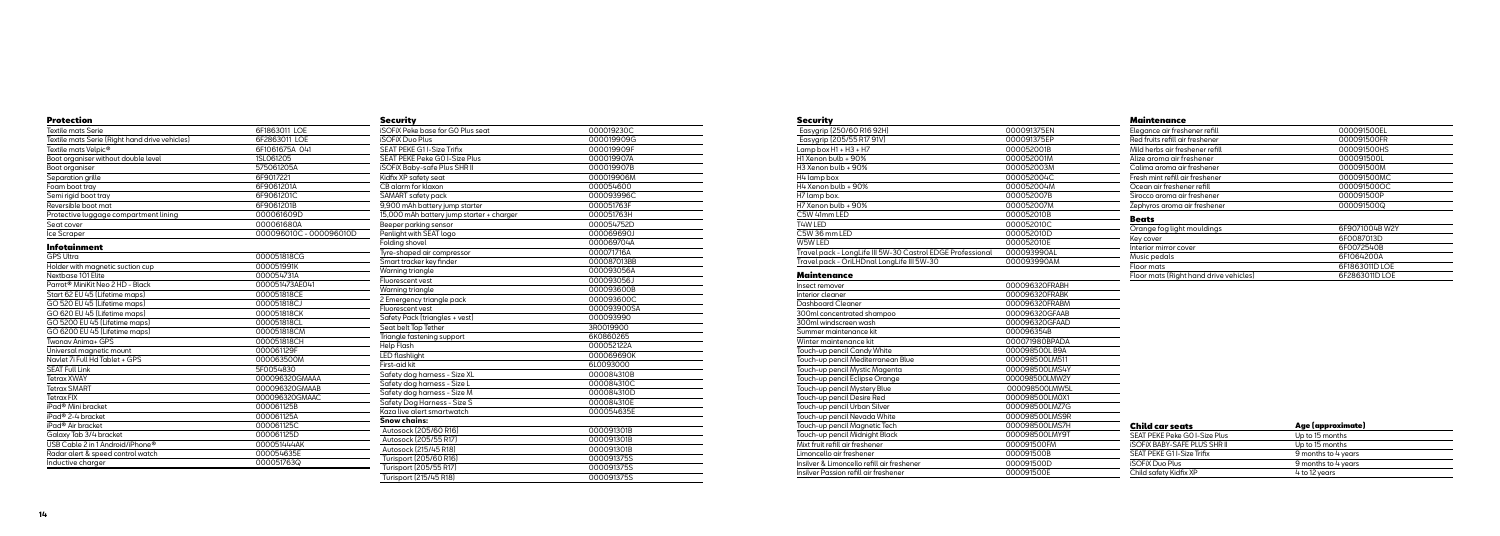## Engine specs.

| <b>Engine</b>                      | 1.0 EcoTSI 95 HP<br>[70 kW] Start/Stop                 | 1.0 EcoTSI 115 HP (85 kW)<br><b>Start/Stop   Automatic</b> | 1.5 EcoTSI 150 HP<br>[110 kW] MQ Start/Stop1 |
|------------------------------------|--------------------------------------------------------|------------------------------------------------------------|----------------------------------------------|
| Cylinder/Valve (total)             | 3/12                                                   | 3/12                                                       | 4/16                                         |
| Displacement (cc)                  | 999                                                    | 999                                                        | 1.498                                        |
| Cylinder bore and stroke (mm)      | 74.5×76.4                                              | 74.5×76.4                                                  | 74.5×85.9                                    |
| Compression ratio                  | 10.5                                                   | 10.5                                                       | 10.5                                         |
| Maximum power (kW (HP)/rpm)        | 70 (95)/5,000-5,500                                    | 85 (115)/5,000-5,500                                       | 110 (150)/5,000-6,000                        |
| Maximum torque (Nm/rpm)            | 175/2.000-3.500                                        | 200/2.000-3.500                                            | 250/1.500-3.500                              |
| Fuel supply system                 | TSI-Direct Injection                                   | <b>TSI-Direct Injection</b>                                | TSI-Direct Injection                         |
| Ignition                           | Positive Ignition (Electronic map-controlled ignition) |                                                            |                                              |
| Atmospheric/Supercharged           | Turbo charged                                          | Turbo charged                                              | Turbo charged                                |
| Fuel type                          | <b>ROZ 95</b>                                          | <b>ROZ 95</b>                                              | <b>ROZ 95</b>                                |
| Oil capacity in initial fill (I)   | 4.3                                                    | 4.3                                                        | 4.8                                          |
| Alternator [A]                     | 110A (8GG)                                             | 110A (8GG)                                                 | 110A (8GG)                                   |
| Battery (Ah/A)                     | 59 Ah (JOS)                                            | 59 Ah (JOS)                                                | 59 Ah (JOS)                                  |
| <b>Performance</b>                 |                                                        |                                                            |                                              |
| Maximum speed (km/h)               | 173(4)                                                 | 182 [5]   182 [6]                                          | 207(5)                                       |
| Acceleration 0-80 km/h (s)         | 7.4                                                    | 6.6   6.7                                                  | 5.8                                          |
| Acceleration 0-100 km/h [s]        | 11.4                                                   | 9.8   9.3                                                  | 8.2                                          |
| Acceleration 80-120 km/h [s]       | 11.4                                                   | $11.9$   11.1                                              | 9.2                                          |
| Acceleration 1000 m (s)            | 33.6                                                   | $31.5$   32                                                | 29.3                                         |
| <b>Fuel consumption</b>            |                                                        |                                                            |                                              |
| Urban (I/100 km)                   | $\overline{\phantom{a}}$                               | $\overline{\phantom{a}}$                                   | $\sim$                                       |
| Extra urban (I/100 km)             | $\overline{\phantom{a}}$                               | $\overline{\phantom{a}}$                                   | $\overline{\phantom{a}}$                     |
| Combined (I/100 km)                | $\overline{\phantom{a}}$                               | $\overline{\phantom{a}}$                                   | $\overline{\phantom{a}}$                     |
| Combined WLTP Range (I/100km)      | $\overline{\phantom{a}}$                               | $\overline{a}$                                             | $\overline{\phantom{a}}$                     |
| CO <sub>2</sub> mass emission      |                                                        |                                                            |                                              |
| CO <sub>2</sub> Urban (q/km)       | $\overline{\phantom{a}}$                               | $\overline{\phantom{a}}$                                   | $\sim$                                       |
| CO <sub>2</sub> Extra Urban (g/km) | $\overline{\phantom{a}}$                               | $\overline{\phantom{0}}$                                   | $\overline{\phantom{a}}$                     |
| CO <sub>2</sub> Combined [g/km]    | $\overline{\phantom{a}}$                               | $\overline{\phantom{0}}$                                   | $\overline{\phantom{a}}$                     |
| Combined WLTP Range (I/100km)      | $\overline{\phantom{a}}$                               | $\overline{\phantom{a}}$                                   | $\overline{\phantom{a}}$                     |
| <b>Transmission</b>                |                                                        |                                                            |                                              |
| Gearbox type                       | MQ200-5F                                               | MQ200-6F GA   DQ200-7F                                     | MQ250-6F                                     |
| Ratios                             | 3.769                                                  | 3.769   3.765                                              | 4.111                                        |
| $\mathbf{I}$                       | 1.955                                                  | 1.955   2.273                                              | 2.118                                        |
| Ш                                  | 1.281                                                  | 1.281   1.531                                              | 1.360                                        |
| IV                                 | 0.881                                                  | $0.973$   1.133                                            | 1.029                                        |
| $\vee$                             | 0.673                                                  | $0.778$   1.176                                            | 0.857                                        |
| VI                                 | $\overline{\phantom{a}}$                               | $-10.956$                                                  | 0.733                                        |
| VII                                | $\overline{\phantom{a}}$                               | $-10.795$                                                  | $\overline{a}$                               |
| R                                  | 3.181                                                  | 3.181   4.167                                              | 3.999                                        |

### **Transmission**<br>Group 1 ratio

Group 2 ratio Group 3 ratio Speed 1000 rpm in IV

Please remember that homologated CO2 emission values<br>and vehicles can't be communicated before you receive<br>the commercial release bulletin, uploaded to CAP by Product<br>Marketing department. You will find the homologated CO2 **in the technical specification sheets, uploaded as well to CAP.**

> ¹ SOP wk 48/2018 <sup>2</sup>ermissible gross weight (min/max): The weight varies according o the defined suspension or the configured version

#### Chassis

Front suspension Rear suspension Steering System Turning diameter (m) Brake system Front/Rear brakes ty

Rear brakes (mm)

| <b>Transmission</b>                           | 1.0 EcoTSI 95 HP<br>[70 kW] Start/Stop                               | 1.0 EcoTSI 115 HP (85 kW)<br><b>Start/Stop   Automatic</b>                         | 1.5 TSI Evo 150 HP<br>[110 kW] Start/Stop <sup>1</sup> |                         |
|-----------------------------------------------|----------------------------------------------------------------------|------------------------------------------------------------------------------------|--------------------------------------------------------|-------------------------|
| Group 1 ratio                                 | 4.357                                                                | 4.056   4.778                                                                      | 3.647                                                  |                         |
| Group 2 ratio                                 |                                                                      | $-13.583$                                                                          |                                                        |                         |
| Group 3 ratio                                 |                                                                      | $-14.526$                                                                          |                                                        |                         |
| Speed 1000 rpm in IV/V/VI/VII (km/h)          | 31.2/40.9                                                            | 30.4/38.0/46.1   22.1/28.4 /34.9/42                                                | 31.9/38.3/44.8                                         |                         |
| <b>Chassis</b>                                |                                                                      |                                                                                    |                                                        |                         |
| Front suspension                              |                                                                      | Independent type McPherson - coil springs - hydraulic shock absorber               |                                                        |                         |
| Rear suspension                               | Semirigid axle, coil springs and hydraulic shock absorber            |                                                                                    |                                                        |                         |
| <b>Steering System</b>                        | C-EPS (Column Electric Power System)                                 |                                                                                    |                                                        |                         |
| Turning diameter (m)                          | 10.6                                                                 |                                                                                    |                                                        |                         |
| Brake system                                  |                                                                      | ESC Standard (including HHC. EBA. TCS. EDS. RKA. XDS). ABS Option for no EU6 Motor |                                                        |                         |
| Front/Rear brakes type                        | Ventilated front brakes/Drum-Disc brakes in rear axle                |                                                                                    |                                                        |                         |
| Front brakes (mm)                             | Ø 276×24                                                             | Ø 276×24                                                                           | Ø 276×24                                               |                         |
| Rear brakes (mm)                              | TB 228×42                                                            | Ø 230×9                                                                            | Ø 230×9                                                |                         |
| Wheels                                        |                                                                      |                                                                                    |                                                        |                         |
| Rims                                          | 6J×16 ET45<br>6.5J×17 ET48<br>7J×18 ET47                             | 6J×16 ET45<br>6.5J×17 ET48<br>7J×18 ET47                                           | 6.5J×17 ET48<br>7J×18 ET47                             |                         |
| Tyres                                         | 205/60 R16 92H<br>205/60 R16 92H<br>205/55 R17 91V<br>215/45 R18 89V | 205/60 R16 92H<br>205/60 R16 92H<br>205/55 R17 91V<br>215/45 R18 89V               | 205/55 R17 91V<br>215/45 R18 89V                       |                         |
| <b>Dimensions</b>                             |                                                                      |                                                                                    |                                                        |                         |
| Body type                                     | SUV <sub>5D</sub>                                                    |                                                                                    |                                                        |                         |
| Length/width/height (mm)                      | 4,138/1,780/1,552                                                    |                                                                                    |                                                        |                         |
| Wheelbase [mm]                                | 2,566                                                                |                                                                                    |                                                        |                         |
| Track front/rear (mm)                         | 1,503 / 1,486                                                        |                                                                                    |                                                        |                         |
| Boot capacity (I)                             | 400                                                                  |                                                                                    |                                                        |                         |
| Fuel tank capacity (l)                        | 40                                                                   |                                                                                    |                                                        |                         |
| Weights                                       |                                                                      |                                                                                    |                                                        |                         |
| In running order with driver (kg)             | 1180                                                                 | 1189   1212                                                                        | 1224                                                   |                         |
| Maximum weight with<br>driver (kg) Front/Rear | 697/483                                                              | 710/479   734/478                                                                  | 746/478                                                |                         |
| Maximum weight allowed (kg)                   | 1,615/1,650/1,700*                                                   | 1.625/1.710*<br>1,655/1,690/1,740*                                                 | 1,665/1,700/1,750*                                     |                         |
| Maximum weight without brake (kg)             | 580                                                                  | 590   600                                                                          | 610                                                    | 1 <sub>SO</sub><br>* Pe |
| Maximum weight w/brake 8% (kg)                | 1,100                                                                | 1,200                                                                              | 1,200                                                  | Th                      |
| Maximum weight w/brake 12% (kg)               | 1,000                                                                | 1,100                                                                              | 1,200                                                  | to<br>for               |

#### Wheels

Tyres

#### Dimensions

Body type Length/width/heigh Wheelbase (mm) Track front/rear (mn Boot capacity (l) 400 Fuel tank capacity (I

### Weights

In running order with Maximum weight wit driver (kg) Front/Rec Maximum weight al

Maximum weight with Maximum weight w/ Maximum weight w/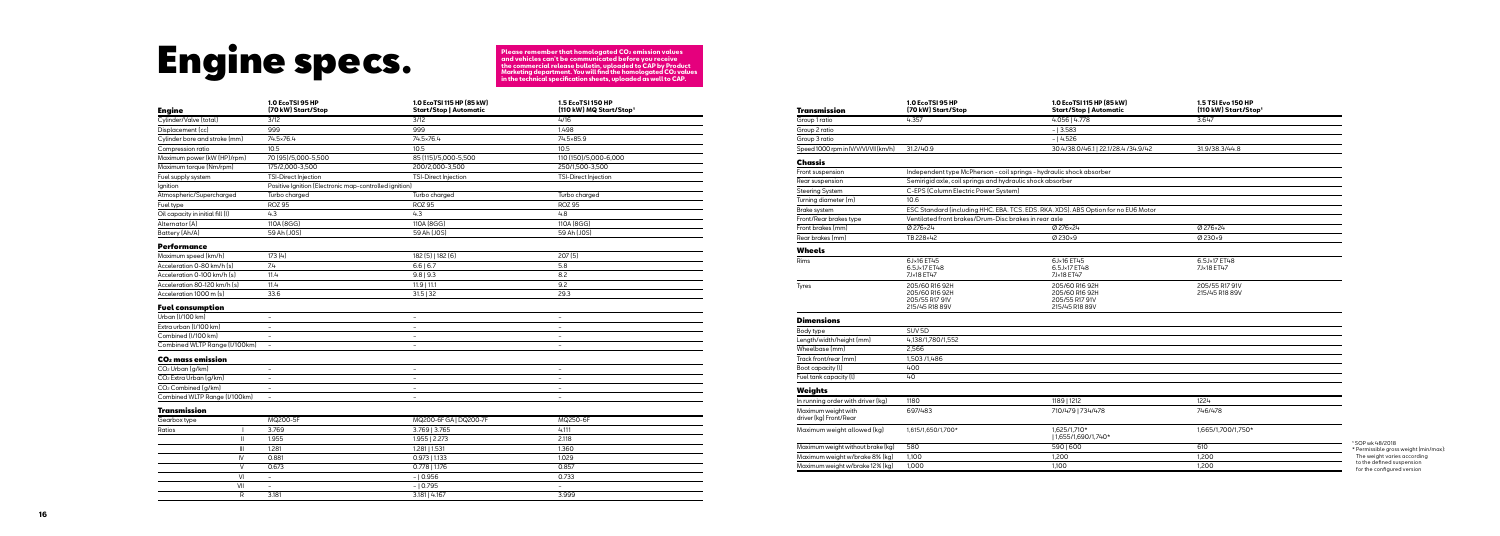# Engine specs.

| Engine                             | 1.0 TGI 90 HP (66 kW)<br><b>MQ Start/Stop<sup>2</sup></b>        | 1.6 TDI 95 HP (70 kW)<br><b>Start/Stop</b> | Transmission                            |
|------------------------------------|------------------------------------------------------------------|--------------------------------------------|-----------------------------------------|
| Cylinder/Valve (total)             | 3/12                                                             | 4/16                                       |                                         |
| Displacement (cc)                  | 999                                                              | 1.598                                      | Group 1 ratio                           |
| Cylinder bore and stroke (mm)      | 74.5×76.4                                                        | 79.5×80.5                                  | Group 2 ratio                           |
| Compression ratio                  | 10.5                                                             | 16.2                                       | Group 3 ratio                           |
| Maximum power (kW (HP)/rpm)        | 66 (90)/4500-5800                                                | 70 (95) / 2750-4600                        | Speed 1000 rpm in IV/                   |
| Maximum torque (Nm/rpm)            | 160/1900-3500                                                    | 250/1,500-3,200                            | <b>Chassis</b>                          |
| Fuel supply system                 | Direct Injection: Common Rail/<br>CNG mode: Multipoint injection | Direct Injection:<br>Common Rail           | Front suspension                        |
| Ignition                           | Compressed ignition                                              | Compressed ignition                        | Rear suspension                         |
| Atmospheric/Supercharged           | Turbo charged                                                    | Turbo charged                              | <b>Steering System</b>                  |
| Fuel type                          | ROZ 95/CNG                                                       | Diesel                                     | Turning diameter (m)                    |
| Oil capacity in initial fill (I)   | 4.3                                                              | 5.0                                        | Brake system                            |
| Alternator [A]                     | 110A (8GG)                                                       | 110A /140A (8GG/8GU)                       | Front/Rear brakes typ                   |
| Battery (Ah/A)                     | 59 Ah (JOS)                                                      | 70Ah (JOV)                                 | Front brakes (mm)                       |
| <b>Performance</b>                 |                                                                  |                                            | Rear brakes (mm)                        |
| Maximum speed (km/h)               | 169 (4)                                                          | 172(5)                                     | <b>Wheels</b>                           |
| Acceleration 0-80 km/h [s]         | 8.6                                                              | 7.9                                        | Rims                                    |
| Acceleration 0-100 km/h [s]        | 13.2                                                             | 15.1                                       |                                         |
| Acceleration 80-120 km/h (s)       | 17.8                                                             | 16.6                                       | Tyres                                   |
| Acceleration 1000 m (s)            | 35.0                                                             | 33.8                                       |                                         |
| <b>Fuel consumption</b>            |                                                                  |                                            |                                         |
| Urban (I/100 km)                   | $\overline{\phantom{a}}$                                         | $\overline{\phantom{a}}$                   | <b>Dimensions</b>                       |
| Extra urban (I/100 km)             | $\overline{\phantom{a}}$                                         | $\overline{a}$                             | Body type                               |
| Combined (I/100 km)                | $\sim$                                                           | $\overline{\phantom{0}}$                   | Length/width/height                     |
| Combined WLTP Range (I/100km)      | $\equiv$                                                         | $\overline{\phantom{0}}$                   | Wheelbase [mm]                          |
| $CO2$ mass emission                |                                                                  |                                            | Track front/rear (mm)                   |
| CO <sub>2</sub> Urban (g/km)       | $\sim$                                                           | $\overline{\phantom{a}}$                   | Boot capacity (l)                       |
| CO <sub>2</sub> Extra Urban (g/km) | $\overline{\phantom{a}}$                                         | $\overline{\phantom{0}}$                   | Fuel tank capacity (I)                  |
| CO <sub>2</sub> Combined (q/km)    | $\overline{\phantom{a}}$                                         | $\overline{\phantom{a}}$                   |                                         |
| Combined WLTP Range (I/100km)      | $\sim$                                                           | $\overline{\phantom{a}}$                   | <b>Weights</b><br>In running order with |
| <b>Transmission</b>                |                                                                  |                                            | Maximum weight with                     |
| Gearbox type                       | MQ200-5F                                                         | MQ250-5F                                   | driver [kg] Front/Rear                  |
| Ratios                             | $\sim$                                                           | 3.778                                      | Maximum weight allo                     |
| $\mathbf{I}$                       | $\equiv$                                                         | 1.944                                      | Maximum weight with                     |
| III                                | $\sim$                                                           | 1.185                                      | Maximum weight w/b                      |
| IV                                 | $\overline{\phantom{a}}$                                         | 0.816                                      | Maximum weight w/b                      |
| $\vee$                             | $\overline{\phantom{a}}$                                         | 0.625                                      |                                         |
| VI                                 | $\overline{\phantom{a}}$                                         | $\overline{a}$                             |                                         |
| VII                                |                                                                  | $\overline{a}$                             |                                         |

² SOP wk 02/2019 ermissible gross weight (min/max): he weight varies according to the defined suspension or the configured version

Please remember that homologated CO2 emission values<br>and vehicles can't be communicated before you receive<br>the commercial release bulletin, uploaded to CAP by Product<br>Marketing department. You will find the homologated CO2 **in the technical specification sheets, uploaded as well to CAP.**

| <b>Transmission</b>                           | 1.0 TGI 90 HP (66 kW)<br><b>MQ Start/Stop<sup>2</sup></b>                          | 1.6 TDI 95 HP (70 kW)<br><b>Start/Stop</b>                           |                         |
|-----------------------------------------------|------------------------------------------------------------------------------------|----------------------------------------------------------------------|-------------------------|
| $\mathsf{R}$                                  | $\overline{a}$                                                                     | 3.600                                                                |                         |
| Group 1 ratio                                 | $\overline{a}$                                                                     | 3.647                                                                |                         |
| Group 2 ratio                                 | $\overline{\phantom{a}}$                                                           |                                                                      |                         |
| Group 3 ratio                                 | $\overline{\phantom{a}}$                                                           |                                                                      |                         |
| Speed 1000 rpm in IV/V/VI/VII (km/h)          | 29.5/37                                                                            | 40.3/52.5                                                            |                         |
| Chassis                                       |                                                                                    |                                                                      |                         |
| Front suspension                              | Independent type McPherson - coil springs - hydraulic shock absorber               |                                                                      |                         |
| Rear suspension                               | Semirigid axle, coil springs and hydraulic shock absorber                          |                                                                      |                         |
| <b>Steering System</b>                        | C-EPS (Column Electric Power System)                                               |                                                                      |                         |
| Turning diameter (m)                          | 10.6                                                                               |                                                                      |                         |
| Brake system                                  | ESC Standard (including HHC, EBA, TCS, EDS, RKA, XDS), ABS Option for no EU6 Motor |                                                                      |                         |
| Front/Rear brakes type                        | Ventilated front brakes/Drum-Disc brakes in rear axle                              |                                                                      |                         |
| Front brakes (mm)                             | Ø 276×24                                                                           | Ø 276×24                                                             |                         |
| Rear brakes [mm]                              | TB 228×42                                                                          | TB 228×42                                                            |                         |
| Wheels                                        |                                                                                    |                                                                      |                         |
| Rims                                          | 6J×16 ET45<br>6.5J×17 ET48<br>7J×18 ET47                                           | 6J×16 ET45<br>6.5J×17 ET48<br>7J×18 ET47                             |                         |
| <b>Tyres</b>                                  | 205/60 R16 92H<br>205/60 R16 92H<br>205/55 R17 91V<br>215/45 R18 89V               | 205/60 R16 92H<br>205/60 R16 92H<br>205/55 R17 91V<br>215/45 R18 89V |                         |
| <b>Dimensions</b>                             |                                                                                    |                                                                      |                         |
| Body type                                     | SUV <sub>5D</sub>                                                                  |                                                                      |                         |
| Length/width/height (mm)                      | 4,138/1,780/1,552                                                                  |                                                                      |                         |
| Wheelbase (mm)                                | 2,566                                                                              |                                                                      |                         |
| Track front/rear (mm)                         | 1,503/1,486                                                                        |                                                                      |                         |
| Boot capacity (I)                             | 400                                                                                |                                                                      |                         |
| Fuel tank capacity (I)                        | 40                                                                                 |                                                                      |                         |
| Weights                                       |                                                                                    |                                                                      |                         |
| In running order with driver (kg)             | 1,301                                                                              | 1,297                                                                |                         |
| Maximum weight with<br>driver (kg) Front/Rear | 698/603                                                                            | 802/495                                                              |                         |
| Maximum weight allowed (kg)                   | 1,700                                                                              | 1,715/1,800*                                                         |                         |
| Maximum weight without brake (kg)             | 650                                                                                | 640                                                                  | <sup>2</sup> SO<br>* Pe |
| Maximum weight w/brake 8% (kg)                |                                                                                    | 1,200                                                                | Th                      |
| Maximum weight w/brake 12% (kg)               |                                                                                    | 1,200                                                                | to:<br>for              |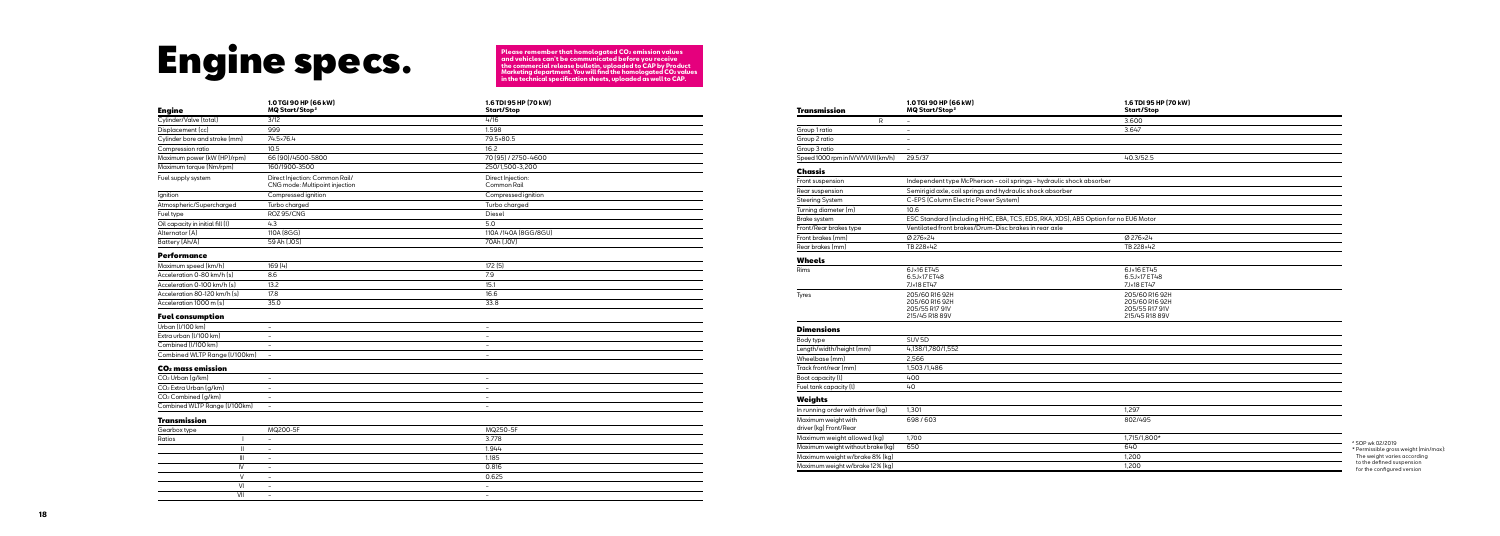# Engine specs.

| <b>Engine</b>                              | 1.6 TDI 95 HP (70kW)<br><b>DQ Start/Stop</b> | 1.6 TDI 115 HP (85 kW)<br><b>Start/Stop</b> | Transmission           |
|--------------------------------------------|----------------------------------------------|---------------------------------------------|------------------------|
| Cylinder/Valve (total)                     | 4/16                                         | 4/16                                        |                        |
| Displacement (cc)                          | 1.598                                        | 1.598                                       | Group 1 ratio          |
| Cylinder bore and stroke (mm)              | 79.5×80.5                                    | 79.5×80.5                                   | Group 2 ratio          |
| Compression ratio                          | 16.2                                         | 16.2                                        | Group 3 ratio          |
| Maximum power (kW (HP)/rpm)                | 70 (95) / 2750-4600                          | 85 (115) / 3250-4000                        | Speed 1000 rpm in IV/  |
| Maximum torque (Nm/rpm)                    | 250/1,500-3,200                              | 250/1,500-3,200                             | <b>Chassis</b>         |
| Fuel supply system                         | Direct Injection:<br>Common Rail             | Direct Injection:<br>Common Rail            | Front suspension       |
| Ignition                                   | Compressed ignition                          | Compressed ignition                         | Rear suspension        |
| Atmospheric/Supercharged                   | Turbo charged                                | Turbo charged                               | <b>Steering System</b> |
| Fuel type                                  | Diesel                                       | Diesel                                      | Turning diameter (m)   |
| Oil capacity in initial fill (I)           | 5.0                                          | 5.0                                         | Brake system           |
| Alternator [A]                             | 110A /140A (8GG/8GU)                         | 110A /140A (8GG/8GU)                        | Front/Rear brakes typ  |
| Battery (Ah/A)                             | 70Ah (JOV)                                   | 70Ah (JOV)                                  | Front brakes (mm)      |
|                                            |                                              |                                             | Rear brakes (mm)       |
| <b>Performance</b><br>Maximum speed (km/h) | 174(6)                                       | 185(5)                                      | <b>Wheels</b>          |
| Acceleration 0-80 km/h [s]                 | 8.4                                          |                                             | Rims                   |
| Acceleration 0-100 km/h (s)                | 12.8                                         | 7.1<br>10.3                                 |                        |
|                                            |                                              | 12.3                                        |                        |
| Acceleration 80-120 km/h [s]               | 12.4<br>34.9                                 | 32.6                                        | Tyres                  |
| Acceleration 1000 m (s)                    |                                              |                                             |                        |
| <b>Fuel consumption</b>                    |                                              |                                             |                        |
| Urban (I/100 km)                           | $\overline{\phantom{a}}$                     | $\overline{\phantom{a}}$                    | <b>Dimensions</b>      |
| Extra urban (I/100 km)                     | $-$                                          | $\sim$                                      | Body type              |
| Combined (I/100 km)                        | $\sim$                                       | $\overline{\phantom{a}}$                    | Length/width/height    |
| Combined WLTP Range (I/100km)              | $\overline{\phantom{a}}$                     | $\overline{\phantom{a}}$                    | Wheelbase [mm]         |
| CO <sub>2</sub> mass emission              |                                              |                                             | Track front/rear (mm)  |
| CO <sub>2</sub> Urban (q/km)               | $\overline{\phantom{a}}$                     | $\overline{\phantom{a}}$                    | Boot capacity (l)      |
| CO <sub>2</sub> Extra Urban (g/km)         | $\overline{\phantom{a}}$                     | $\overline{\phantom{a}}$                    | Fuel tank capacity (l) |
| CO <sub>2</sub> Combined (g/km)            | $\overline{\phantom{a}}$                     | $\overline{\phantom{a}}$                    | <b>Weights</b>         |
| Combined WLTP Range (I/100km)              | $\overline{\phantom{a}}$                     | $\overline{\phantom{a}}$                    | In running order with  |
| <b>Transmission</b>                        |                                              |                                             | Maximum weight with    |
| Gearbox type                               | DQ200-7F                                     | MQ250-6F                                    | driver (kg) Front/Rear |
| Ratios                                     | 3.500                                        | 4.111                                       | Maximum weight allo    |
| $\mathbf{I}$                               | 2.087                                        | 2.118                                       | Maximum weight with    |
| Ш                                          | 1.343                                        | 1.360                                       | Maximum weight w/b     |
| IV                                         | 0.933                                        | 0.971                                       | Maximum weight w/b     |
| $\vee$                                     | 0.974                                        | 0.773                                       |                        |
| VI                                         | 0.778                                        | 0.625                                       |                        |
| VII                                        | 0.653                                        | $\sim$                                      |                        |

Please remember that homologated CO2 emission values<br>and vehicles can't be communicated before you receive<br>the commercial release bulletin, uploaded to CAP by Product<br>Marketing department. You will find the homologated CO2 **in the technical specification sheets, uploaded as well to CAP.**

| <b>Transmission</b>                           | 1.6 TDI 95 HP (70kW)<br><b>DQ Start/Stop</b>                                       | 1.6 TDI 115 HP (85 kW)<br><b>Start/Stop</b>                          |                                  |  |  |  |  |  |
|-----------------------------------------------|------------------------------------------------------------------------------------|----------------------------------------------------------------------|----------------------------------|--|--|--|--|--|
| $\mathsf{R}$                                  | 3.721                                                                              | 3.999                                                                |                                  |  |  |  |  |  |
| Group 1 ratio                                 | 4.800                                                                              | 3.389                                                                |                                  |  |  |  |  |  |
| Group 2 ratio                                 | 3.429                                                                              |                                                                      |                                  |  |  |  |  |  |
| Group 3 ratio                                 | 4.500                                                                              |                                                                      |                                  |  |  |  |  |  |
| Speed 1000 rpm in IV/V/VI/VII (km/h)          | 26.8/35.9/44.9/53.5                                                                | 36.4/45.7/56.5                                                       |                                  |  |  |  |  |  |
| Chassis                                       |                                                                                    |                                                                      |                                  |  |  |  |  |  |
| Front suspension                              | Independent type McPherson - coil springs - hydraulic shock absorber               |                                                                      |                                  |  |  |  |  |  |
| Rear suspension                               | Semirigid axle, coil springs and hydraulic shock absorber                          |                                                                      |                                  |  |  |  |  |  |
| <b>Steering System</b>                        | C-EPS (Column Electric Power System)                                               |                                                                      |                                  |  |  |  |  |  |
| Turning diameter (m)                          | 10.6                                                                               |                                                                      |                                  |  |  |  |  |  |
| Brake system                                  | ESC Standard (including HHC, EBA, TCS, EDS, RKA, XDS), ABS Option for no EU6 Motor |                                                                      |                                  |  |  |  |  |  |
| Front/Rear brakes type                        | Ventilated front brakes/Drum-Disc brakes in rear axle                              |                                                                      |                                  |  |  |  |  |  |
| Front brakes (mm)                             | Ø 276×24                                                                           | Ø 276×24                                                             |                                  |  |  |  |  |  |
| Rear brakes (mm)                              | TB228×42                                                                           | TB 230×9                                                             |                                  |  |  |  |  |  |
| Wheels                                        |                                                                                    |                                                                      |                                  |  |  |  |  |  |
| Rims                                          | 6J×16 ET45<br>6.5J×17 ET48<br>7J×18 ET47                                           | 6J×16 ET45<br>6.5J×17 ET48<br>7J×18 ET47                             |                                  |  |  |  |  |  |
| Tyres                                         | 205/60 R16 92H<br>205/60 R16 92H<br>205/55 R17 91V<br>215/45 R18 89V               | 205/60 R16 92H<br>205/60 R16 92H<br>205/55 R17 91V<br>215/45 R18 89V |                                  |  |  |  |  |  |
| <b>Dimensions</b>                             |                                                                                    |                                                                      |                                  |  |  |  |  |  |
| Body type                                     | SUV <sub>5D</sub>                                                                  |                                                                      |                                  |  |  |  |  |  |
| Length/width/height (mm)                      | 4,138/1,780/1,552                                                                  |                                                                      |                                  |  |  |  |  |  |
| Wheelbase (mm)                                | 2,566                                                                              |                                                                      |                                  |  |  |  |  |  |
| Track front/rear (mm)                         | 1,503 /1,486                                                                       |                                                                      |                                  |  |  |  |  |  |
| Boot capacity (I)                             | 400                                                                                |                                                                      |                                  |  |  |  |  |  |
| Fuel tank capacity (I)                        | 40                                                                                 |                                                                      |                                  |  |  |  |  |  |
| Weights                                       |                                                                                    |                                                                      |                                  |  |  |  |  |  |
| In running order with driver (kg)             | 1,320                                                                              | 1,303                                                                |                                  |  |  |  |  |  |
| Maximum weight with<br>driver (kg) Front/Rear | 826/494                                                                            | 807/496                                                              |                                  |  |  |  |  |  |
| Maximum weight allowed (kg)                   | 1,745/1,830*                                                                       | 1,725/1,810*                                                         |                                  |  |  |  |  |  |
| Maximum weight without brake (kg)             | 660                                                                                | 650                                                                  | * Permissible gr                 |  |  |  |  |  |
| Maximum weight w/brake 8% (kg)                | 1,200                                                                              | 1,200                                                                | The weight vo                    |  |  |  |  |  |
| Maximum weight w/brake 12% (kg)               | 1,100                                                                              | 1,100                                                                | to the defined<br>for the config |  |  |  |  |  |
|                                               |                                                                                    |                                                                      |                                  |  |  |  |  |  |

gross weight (min/max): varies according d suspension gured version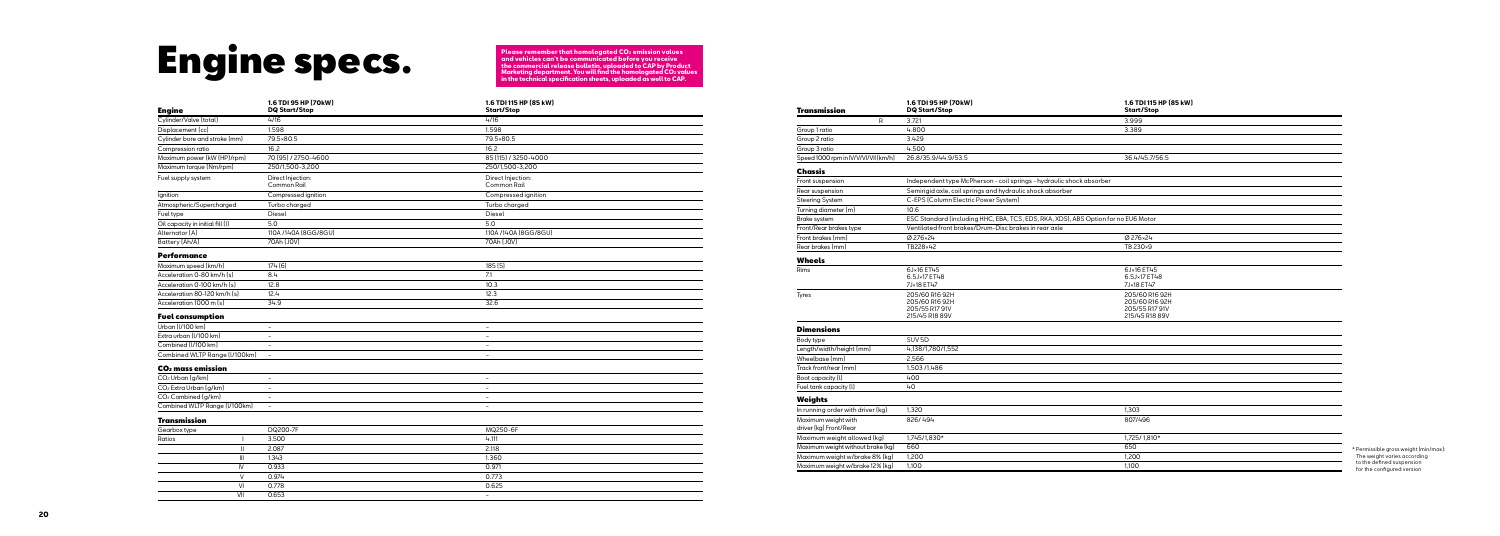# Engine specs. Dimensions.



| Petrol                                          | Reference | <b>Style</b> | Beats | <b>Xcellence</b> |  |
|-------------------------------------------------|-----------|--------------|-------|------------------|--|
| 1.0 EcoTSI 95 HP (70 kW) Start/Stop             |           |              |       |                  |  |
| 1.0 EcoTSI 115 HP (85 kW) Start/Stop            |           |              |       |                  |  |
| 1.0 EcoTSI 115 HP (85 kW) Automatic             |           |              |       |                  |  |
| 1.5 EcoTSI 150 HP (110 kW) MQ Start/Stop        |           |              |       |                  |  |
| 1.0 TGI 90HP (66 kW) MQ Start/Stop <sup>1</sup> |           |              |       |                  |  |
| <b>Diesel</b>                                   |           |              |       |                  |  |
| 1.6 TDI 95 HP (70 kW) Start/Stop                |           |              |       |                  |  |
| 1.6 TDI 95 HP (70 kW) DQ Start/Stop             |           |              |       |                  |  |
| 1.6 TDI 115 HP (85 kW) Start/Stop               |           |              |       |                  |  |
|                                                 |           |              |       |                  |  |

**O**Optional − Not available

1 SOP wk 51/2018.

### Exterior colours.

|                   | Reference |                     | <b>Style</b>                         |              |                                         | <b>Beats</b>             |                          |                          |                                      | <b>Xcellence</b> |         |              |                          | <b>FR</b>                |                          |                          |
|-------------------|-----------|---------------------|--------------------------------------|--------------|-----------------------------------------|--------------------------|--------------------------|--------------------------|--------------------------------------|------------------|---------|--------------|--------------------------|--------------------------|--------------------------|--------------------------|
|                   |           | <b>Body</b><br>Body |                                      | Roof         |                                         | <b>Body</b>              | Roof                     |                          |                                      | <b>Body</b>      | Roof    |              |                          | Body                     | Roof                     |                          |
|                   |           |                     | Grey                                 | <b>Black</b> | Orange                                  |                          | Grey                     | Black                    | Orange                               |                  | Grey    | <b>Black</b> | Orange                   |                          | Grey                     | <b>Black</b>             |
| Candy White       | $\circ$   | $\circ$             | $\circ$                              | O            | $\circ$                                 | $\overline{\phantom{0}}$ |                          |                          |                                      | O                | $\circ$ | $\circ$      | $\circ$                  | $\circ$                  | $\circ$                  | $\circ$                  |
| Mediterraneo Blue | O         | O                   | $\circ$                              | O            | $\circ$                                 | $\overline{\phantom{0}}$ | $\overline{\phantom{0}}$ | $\overline{\phantom{0}}$ | $\overline{\phantom{0}}$             | O                | O       | $\circ$      | $\circ$                  | O                        | $\circ$                  | $\circ$                  |
| Mystic Magenta    | $\circ$   | $\circ$             | $\circ$                              | O            | $\overline{\phantom{0}}$                | $\overline{\phantom{0}}$ | $\qquad \qquad$          | $\overline{\phantom{0}}$ | $\overline{\phantom{0}}$             | $\circ$          | $\circ$ | $\circ$      | $\overline{\phantom{0}}$ | $\overline{\phantom{0}}$ | $\overline{\phantom{m}}$ | $\overline{\phantom{0}}$ |
| Eclipse Orange    | $\circ$   | $\circ$             | O                                    | O            | $\circ$                                 | $\circ$                  | O                        | O                        | $\overline{\phantom{0}}$             | O                | $\circ$ | O            | $\circ$                  | $\circ$                  | $\circ$                  | $\circ$                  |
| Mystery Blue      | $\circ$   | O                   | O                                    | O            |                                         |                          |                          |                          |                                      | $\circ$          | $\circ$ | $\circ$      | $\overline{\phantom{0}}$ | $\circ$                  | $\circ$                  | $\circ$                  |
| Desire Red        | $\circ$   | $\circ$             | $\circ$                              | O            | $\overline{\phantom{0}}$                | $\overline{\phantom{0}}$ | $\overline{\phantom{0}}$ |                          | $\qquad \qquad$                      | O                | $\circ$ | $\circ$      | $\overline{\phantom{0}}$ | $\circ$                  | $\circ$                  | $\circ$                  |
| Urban Silver      | $\circ$   | $\circ$             | $\circ$                              | O            | $\circ$                                 | $\circ$                  | $\circ$                  | $\circ$                  | $\circ$                              | O                | $\circ$ | $\circ$      | $\circ$                  | $\circ$                  | $\circ$                  | $\circ$                  |
| Magnetic Tech     | $\circ$   | $\circ$             | $\circ$                              | O            | $\circ$                                 | $\circ$                  | $\overline{\phantom{0}}$ | O                        | $\circ$                              | O                | $\circ$ | $\circ$      | $\circ$                  | $\circ$                  | $\circ$                  | $\circ$                  |
| Midnight Black    | $\circ$   | O                   | O                                    | O            | $\circ$                                 | $\circ$                  | $\circ$                  | $\overline{\phantom{0}}$ | $\circ$                              | $\circ$          | $\circ$ | $\circ$      | $\circ$                  | $\circ$                  | $\circ$                  | $\circ$                  |
| Nevada White      | O         | O                   | $\circ$                              | O            | $\circ$                                 | $\circ$                  | $\circ$                  | O                        | $\circ$                              | O                | $\circ$ | $\circ$      | $\circ$                  | O                        | $\circ$                  | $\circ$                  |
|                   |           |                     | <b>Rearview mirrors: Body colour</b> |              | <b>Rearview mirrors: Eclipse Orange</b> |                          |                          |                          | <b>Rearview mirrors: Roof colour</b> |                  |         |              |                          |                          |                          |                          |